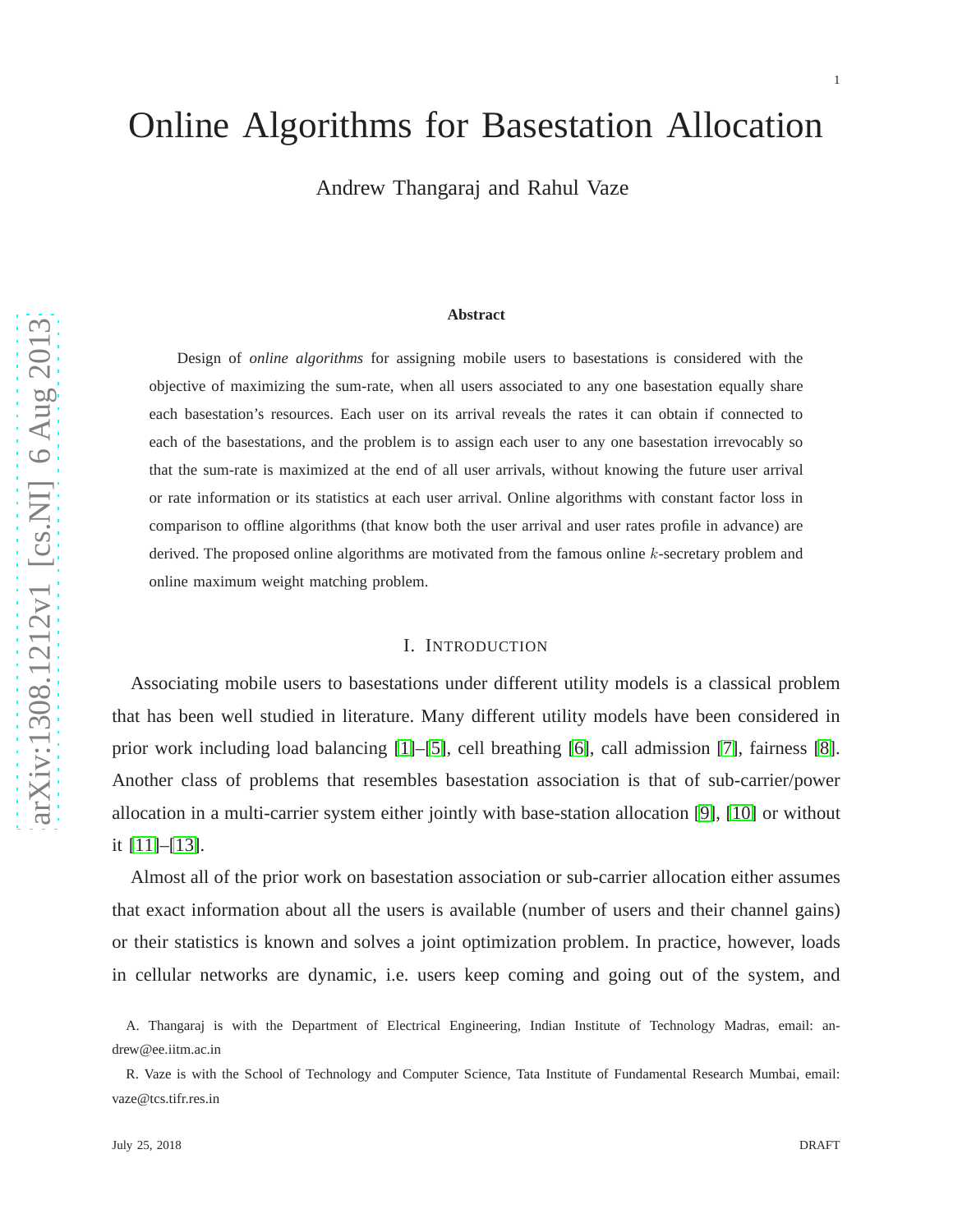decisions made at any fixed time cease to be optimal in a short time window. More importantly, most prior work assumes an homogenous model, where the rates of each user achievable from different basestations are independent and identically distributed. This is a serious limitation in practice, since there is correlation in rates obtained by users that are physically close to each other, and there is correlation between rate obtained by a user from different basestations because of propagation environment, e.g. if the user is within a building or has severe shadowing losses or has highly directional antennas.

To address this issue, we take a different viewpoint and design *online* algorithms for the basestation association problem that do not assume any information about the statistics of the user's profile, i.e. the rates obtained by different users from different basestations can be arbitrarily correlated. In an online algorithm, each user arrives sequentially and is allocated to one of the possible basestations and the association once made cannot be revoked. We assume a *closed* system following [\[14\]](#page-29-8), where a total of N users arrive one at a time and stay in the system for the full time duration of interest. We consider the downlink basestation association problem, where each user on its arrival reveals the rates (computed by basestations using SINR) it can obtain on each of the basestations, and we are interested in finding online algorithms for associating each mobile user to one of the basestations for maximizing the sum-rate at the end of all N user arrivals. We assume that all the users associated with any one basestation equally share the time/bandwidth. The uplink problem is more challenging because of the need for power control and presently out of scope of this paper.

We note that by considering a fixed time duration of interest, reasonable estimates of  $N$  can be obtained. Of course, in a practical system, users also leave the system once their service is over; however, by constraing the time duration, we can reasonably handle this restriction. Allowing general *user exit* functionality is currently out of scope of this paper.

The performance of an online algorithm is characterized by its *competitive ratio*, which is defined as the ratio of the utility of the offline algorithm (that knows the complete future inputs) to that of the online algorithm [\[15\]](#page-29-9). The problem is then to find online algorithms with smallest possible competitive ratio. Note that online algorithms are robust since no assumptions are made about the actual system parameters or their statistics.

Online algorithms have been designed for many related problems in literature, such as the following: (a) Load balancing [\[16\]](#page-29-10), where given a set of servers the problem is to assign each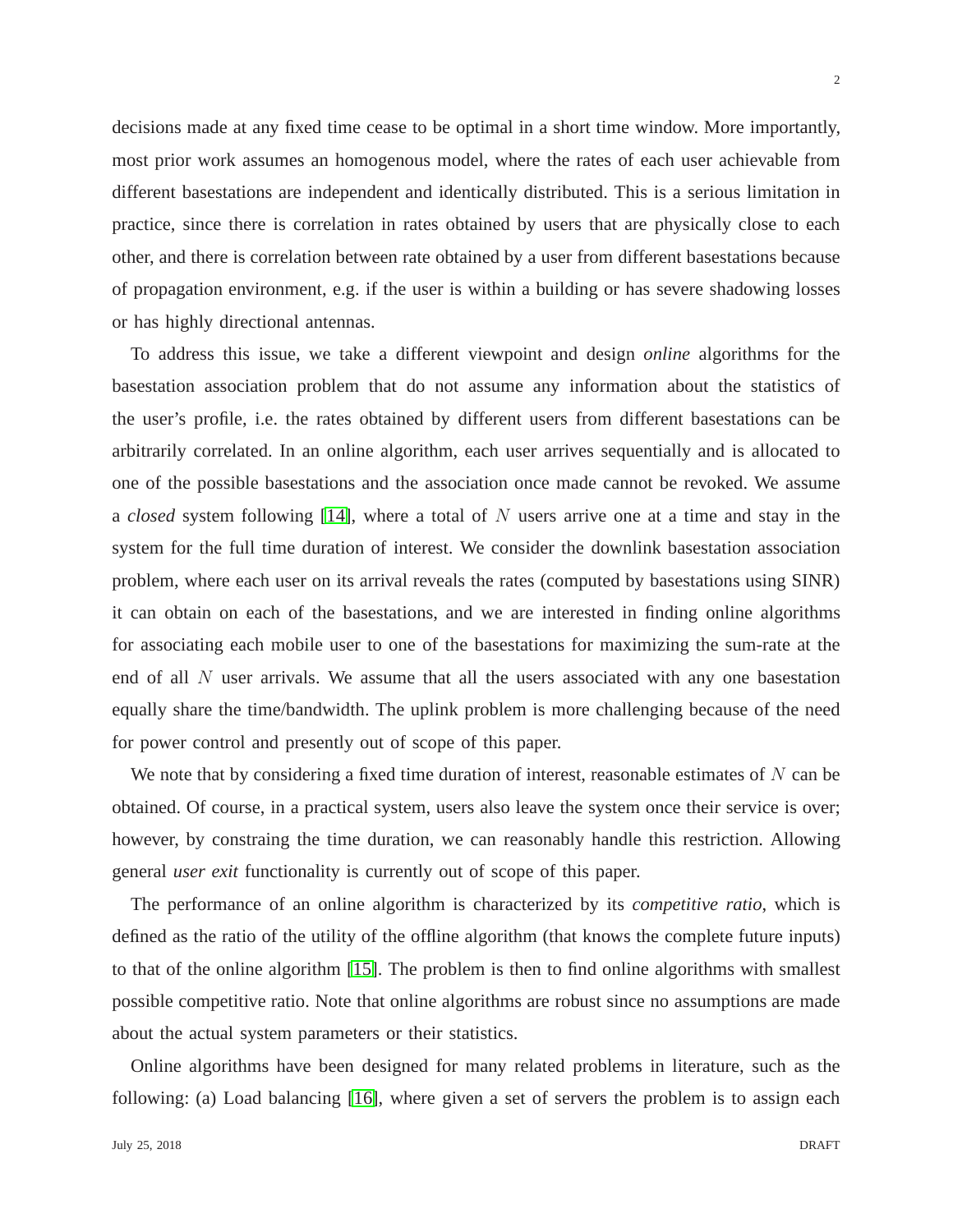3

incoming user to minimize the maximum load on any server, (b) Load balancing with deadlines [\[17\]](#page-29-11), where given a set of servers the problem is to assign each incoming user to minimize the maximum load on any server such that each job is completed within the declared deadline, (c) Maximum weight matching [\[18\]](#page-29-12), [\[19\]](#page-29-13), where the problem is to find a bipartite matching, where the sum of the values of the edges in the matching are maximized, (d) Picking best subset of fixed cardinality  $[20]$ ,  $[21]$  (called the k-secretary problem), where a fixed number of secretaries are going to arrive in a random order and the problem is to pick the k-best secretaries, and (e) Multi-partitioning [\[22\]](#page-29-16), [\[23\]](#page-30-0), where given a set A, the problem is to partition it into  $k$  subsets  $A_1, \ldots, A_k, A_i \cap A_j = \phi, \bigcup_{i=1}^k A_i = \mathbf{A}$  such that  $\sum_{i=1}^k f_i(A_i)$  is maximized. Analytical results on the competitive ratio for the multi-partitioning problem is known only when the functions  $f_i$ are sub-modular [\[22\]](#page-29-16).

The basestation association problem described above can be thought of as the multi-partitioning problem, where the set of users is partitioned into number of subsets equal to the number of basestations, such that the sum-rate is maximized. However, since time-sharing utility function is not sub-modular, prior results on competitive ratio for multi-partitioning [\[22\]](#page-29-16), [\[23\]](#page-30-0) are not applicable.

Our contributions are as follows:

- Under the worst case input, we show that for the case when each user has identical rates to all basestations, the competitive ratio is of the order  $n/m$ , where n is the number of users and  $m$  is the number of basestations. For the general case of each user having different rates to each basestation the competitive ratio further worsens to order  $n$ . The results reveal that online algorithms are too pessimistic in the worst case.
- We next consider a more reasonable randomized input model, where the user rates to each basestation can still be worst case (adversarial); however, the order in which users arrive is randomized. We show that for the case when each user has identical rates to all basestations, the competitive ratio is close to 2. For the general case of each user having different rates to each basestation, the competitive ratio is shown to be at most equal to 8. This is a substantial improvement over the worst case input, since with the randomized input the competitive ratio is independent of the parameters of the problem. Moreover, these results show that not only online algorithms are robust, being independent of any change in system parameters and statistics, they incur only constant factor loss compared to offline algorithms that know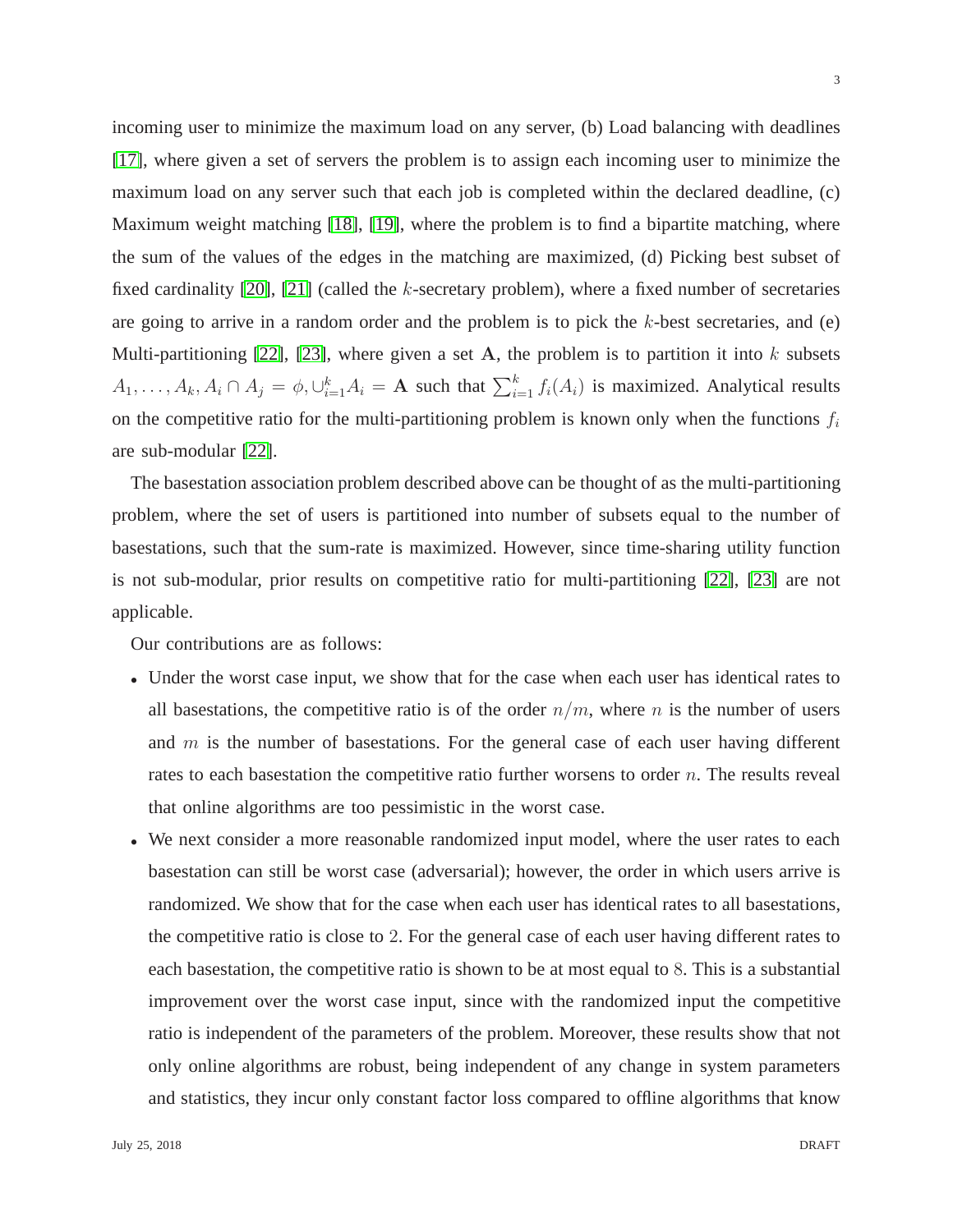everything about future arrivals in advance. We also show that the often-used algorithm of attaching each user to the strongest basestation is far from optimal and its competitive ratio scales as *n* even for the randomized input model.

• We also consider the case of reassignment, where at any time slot one of the previously assigned user can be reassigned. We show a remarkable improvement in terms of competitive ratio performance. For the case when each user has identical rates to all basestations, the competitive ratio is shown to be equal to 1, i.e. offline and online algorithm perform the same. For the general case of each user having different rates to each basestation, the competitive ratio is shown to be 2, a four-fold increase over the no reassignment case.

#### II. BASESTATION ALLOCATION PROBLEM: MODEL AND PRELIMINARIES

Consider the scenario where  $n$  mobile users arrive one at a time into a geographical area with m basestations with  $m < n$ . User i is said to have a non-negative weight  $w_{ij}$  to basestation j, and this weight typically corresponds to the user's achievable rate/capacity. The weights  $w_{ij}$  are collected into an  $n \times m$  matrix W. The users, basestations, and the weights are conveniently captured in a weighted complete bipartite graph  $G = (V_1 \cup V_2, V_1 \times V_2)$ , where  $V_1 = \{1, 2, ..., n\}$ is the set of users,  $V_2 = \{1, 2, \ldots, m\}$  is the set of basestations, and the weight of the edge  $(i, j)$ is  $w_{ii}$ .

In the downlink basestation allocation problem, each user is to be allotted to exactly one of the m basestations. An arbitrary allocation is, therefore, specified by the family of sets  $\mathcal{M} =$  $\{M_j : 1 \le j \le m\}$ , where  $M_j$  denotes the set of users allotted to basestation j. Note that the sets  $M_i$  partition  $V_1$ . We consider the allocation problem, where the goal is to find an allocation M that maximizes a certain objective function or utility denoted  $R(M, W)$ , which is a function of the weight matrix as well as the allocation. The allocation made by an algorithm  $\mathcal A$  for a weight matrix W will be denoted  $\mathcal{M}_{\mathcal{A}}(W)$ .

## *A. Offline versus online allocation*

In an *offline* allocation problem, the entire weight matrix W is available ahead of time. Therefore, an offline algorithm attempts to find the optimal allocation by solving the following problem:

$$
\mathcal{M}_{\text{off}}^*(W) = \arg\max_{\mathcal{M}} R(\mathcal{M}, W). \tag{1}
$$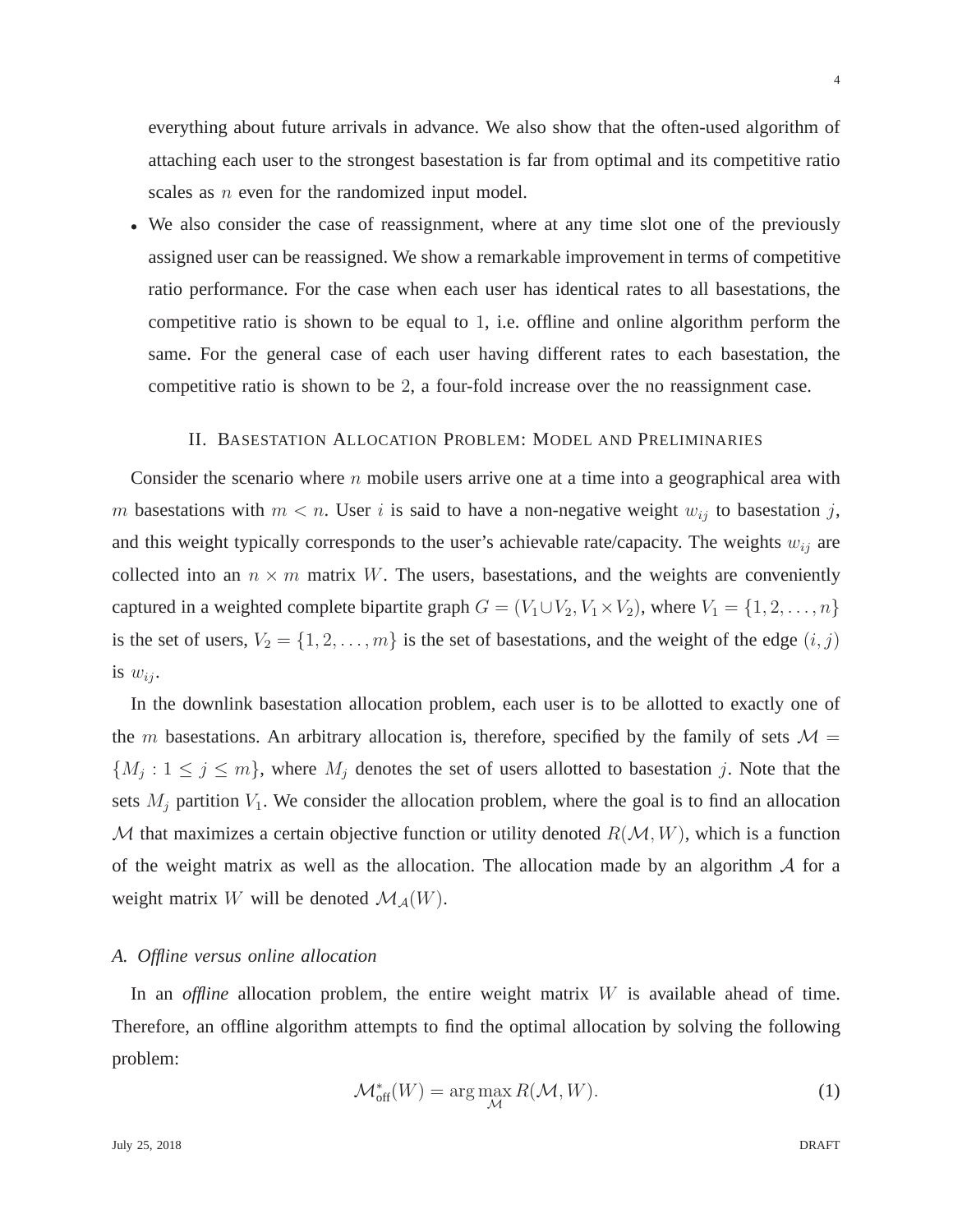Let us denote the optimal offline utility by  $R_{off}^* = R(\mathcal{M}_{off}^*(W), W)$ .

In an *online* allocation problem, the users arrive in an arbitrary order, and weights of user i are revealed only upon arrival. i.e. the i-th row of W is revealed when user i arrives. Most importantly, user  $i$  needs to be allotted to a basestation upon arrival, and this allocation cannot be altered subsequently. An important distinction between online and offline algorithms is that an online algorithm's utility and allocation vary with a permutation of the rows of  $W$ , i.e. users order of arrival, while optimal offline algorithms are invariant to row permutations. So, in our study, a row permuted version of W is considered distinct from W.

It is readily seen that, for a given weight matrix W, the utility of any online algorithm  $\mathcal A$ will satisfy  $R(\mathcal{M}_{\mathcal{A}}(W), W) \le R_{\text{off}}^*$ . Competitive ratio, denoted  $\eta$ , is a figure of merit used to characterize and compare online and offline algorithms [\[15\]](#page-29-9). For a given online algorithm A and weight matrix  $W$ , the competitive ratio is defined as

$$
\eta_W(\mathcal{A}) = \frac{R(\mathcal{M}_{\text{off}}^*(W), W)}{R(\mathcal{M}_{\mathcal{A}}(W), W)}.
$$
\n(2)

The worst-case competitive ratio of a specific online algorithm  $A$  is defined as

$$
\eta_{\text{worst}}(\mathcal{A}) = \max_{W} \eta_{W}(\mathcal{A}) = \max_{W} \frac{R(\mathcal{M}_{\text{off}}^{*}(W), W)}{R(\mathcal{M}_{\mathcal{A}}(W), W)}.
$$
\n(3)

The average-case competitive ratio of  $A$  over a distribution on W is defined as

$$
\eta_{\text{avg}}(\mathcal{A}) = \sum_{W} \frac{R(\mathcal{M}_{\text{off}}^*(W), W)}{R(\mathcal{M}_{\mathcal{A}}(W), W)} \text{Pr}(W), \tag{4}
$$

where  $Pr(W)$  denotes the probability of occurance of the weight matrix W. The best possible worst-case competitive ratio that can be achieved by any online algoritm is denoted  $\eta^*_{\text{worst}}$  and is defined as

$$
\eta_{\text{worst}}^* = \min_{\mathcal{A}} \eta_{\text{worst}}(\mathcal{A}) = \min_{\mathcal{A}} \max_{W} \eta_W(\mathcal{A}). \tag{5}
$$

The following lower and upper bounds on  $\eta^*_{\text{worst}}$  are readily established:

<span id="page-4-0"></span>
$$
\min_{\mathcal{A}} \max_{W \in \mathcal{W}} \eta_W(\mathcal{A}) \le \eta_{\text{worst}}^* \le \eta_{\text{worst}}(\mathcal{A}_0),\tag{6}
$$

where W is a finite set of weight matrices and  $A_0$  is any online algorithm.

Ideally, we would like to have online algorithms with a competitive ratio as close to 1 as possible. If that is not possible, a competitive ratio that is constant with increasing parameters of the problem is desirable. An undesirable scenario is when the competitive ratio increases without bound, in which case the online algorithm becomes a very poor replacement for the offline one.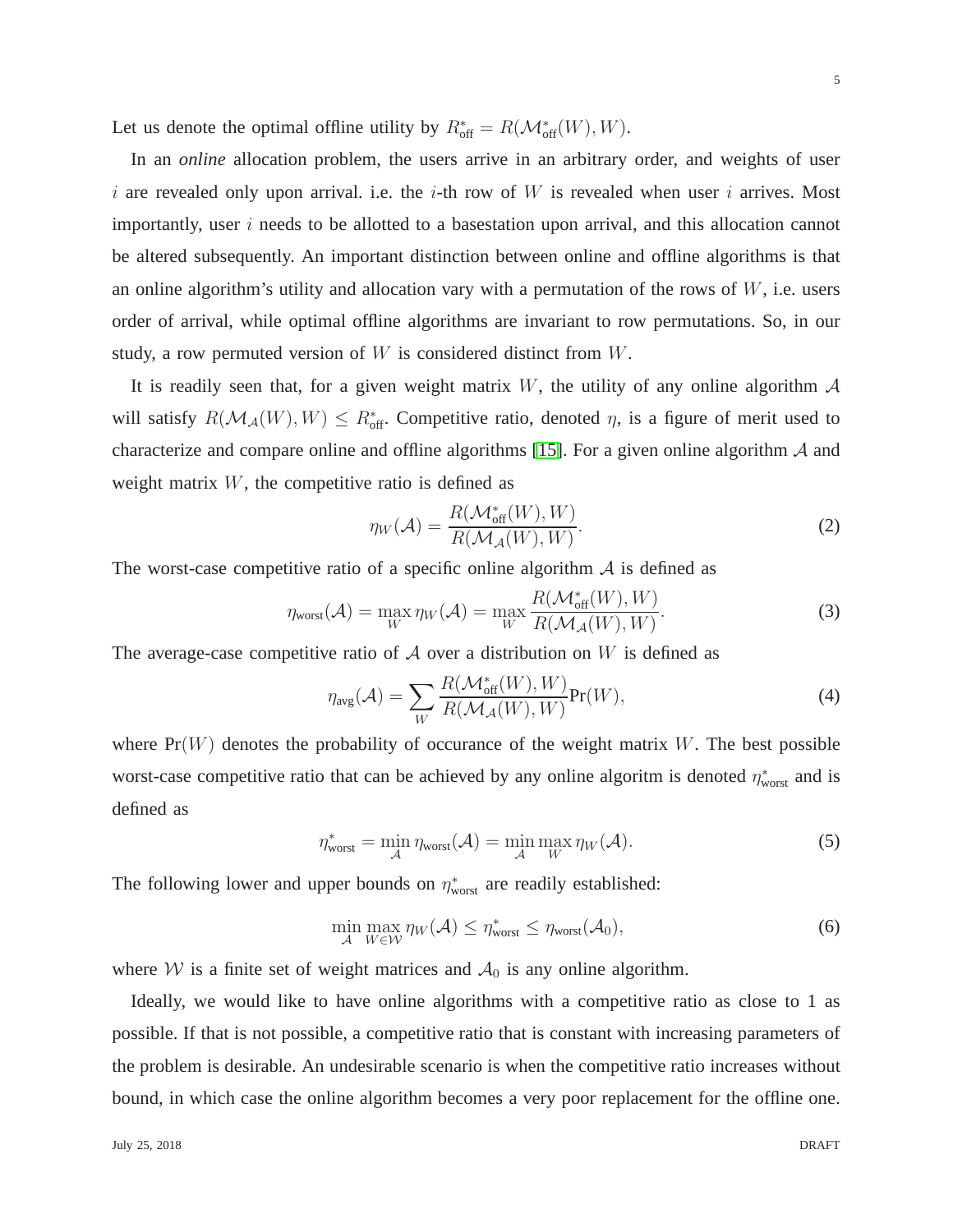#### *B. Utility functions*

Most common and popular utility function in wireless cellular networks is the time-sharing utility, where all users associated to any one basestation equally share its resources. Time sharing utility achieves sum-rate of

<span id="page-5-0"></span>
$$
TS(\mathcal{M}, W) = \sum_{j=1}^{m} \left( \sum_{i \in M_j} \frac{w_{ij}}{d_j} \right), \tag{7}
$$

where  $w_{ij}$  is the rate/capacity of the channel of user i to basestation j, and  $d_j = |M_j|$  is the degree of basestation j (number of users allocated to basestation j) in the allocation  $M$ , with each basestation equally time-sharing the allotted users. As shown later, the  $1/d$ -factor in the time-sharing utility plays a crucial role in determining the competitive ratio.

Note that since we are considering the downlink, achievable rate of any user  $i$  associated to basestation j does not depend on the users associated to basestation  $k \neq j$ . Essentially, we are assuming that all the interfering basestations create identical interference profile at any user irrespective of the number of users associated with them. Thus, at each user arrival, it is sufficient to know the corresponding user's achievable rates from different basestations (with time sharing), and not how it affects other already assigned users.

## III. BOUNDS ON WORST CASE COMPETITIVE RATIO

For studying the worst case competitive ratio of online algorithms for basestation allocation, we begin by considering different scenarios that result in different forms for the weight matrix W. For each case, we derive lower and upper bounds on the worst-case competitive ratio of online algorithms. Unless mentioned otherwise, the utility function will be assumed to be the time-sharing utility of [\(7\)](#page-5-0).

## *A. Case I: Identical users*

In this case, each basestation has the same weight to all users. Hence, the matrix  $W$  is such that all rows are repetitions of the first row, i.e.  $w_{ik} = w_{jk}$ ,  $1 \leq k \leq m$  for all  $1 \leq i, j \leq n$ . So, clearly, the order of arrival of the users is irrelevant, and the information available with the online algorithm is the exact same as that of the offline algorithm. When the first user arrives, the first row of  $W$  is revealed to an online algorithm, and this reveals the entire matrix  $W$ .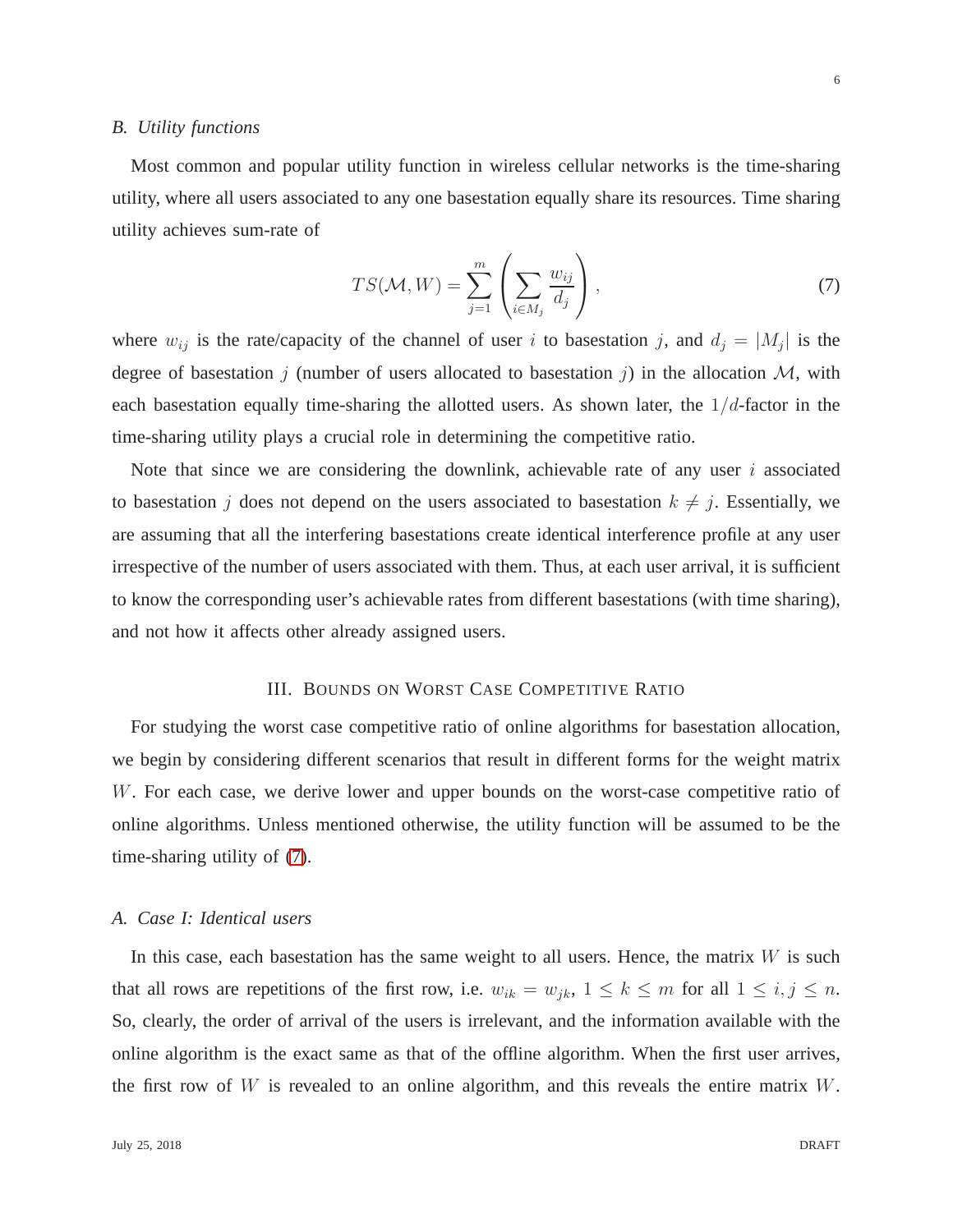Therefore, a competitive ratio of 1 can be achieved in this case. In fact, a greedy algorithm that maximizes the utility upon the arrival of each user will be optimal for any utility function.

## *B. Case II: Identical basestations*

In this case, each user has the same weight to all basestations making the rows of W constant. Hence, the matrix W is such that all columns are repetitions of the first column, i.e.  $w_{ik} = w_{il}$ ,  $1 \leq i \leq n$  for all  $1 \leq k, l \leq m$ . The order of arrival is now significant and the offline algorithm has significantly more information than an online algorithm in the worst case. We now study this case closely and show that  $\eta^*_{\text{worst}}$  scales as  $n/m$  in the worst case.

<span id="page-6-2"></span>*1) Optimal offline algorithm:* We begin by deriving the optimal offline algorithm for the timesharing utility. An offline algorithm has non-causal knowledge of the weight of user  $i$ , denoted  $w_i$ , which is the constant value in row i of W.

**Proposition 1.** Let the users be numbered such that  $w_1 \geq w_2 \geq \cdots \geq w_n$ . Then, the optimal *offline time-sharing utility is*

<span id="page-6-0"></span>
$$
TS(\mathcal{M}_{\text{off}}^*(W), W) = w_1 + w_2 + \dots + w_{m-1} + \frac{1}{n - (m-1)}(w_m + w_{m+1} + \dots + w_n), \quad (8)
$$

*and an optimal allocation is*  $M_j = \{j\}$ ,  $1 \le j \le m-1$ *, and*  $M_m = \{m, m+1, \ldots, n\}$ *, i.e. the top*  $m-1$  *users are individually allotted to a basestation each, and the remaining*  $n-m+1$ *users share one basestation.*

*Proof:* To prove [\(8\)](#page-6-0), we need the following lemma.

**Lemma 2.** Let  $w_1 \geq w_2 \geq \cdots \geq w_d$ . Then, for any k-element subset S of  $\{1, 2, \ldots, d\}$  with  $1 \leq k \leq d-1$ *, we have* 

<span id="page-6-1"></span>
$$
w_1 + \frac{1}{d-1}(w_2 + w_3 + \dots + w_d) \ge \frac{1}{k+1}(w_1 + \sum_{i \in S} w_i) + \frac{1}{d-k-1} \sum_{i \notin S \cup \{1\}} w_i.
$$
 (9)

*Proof:* Simplifying [\(9\)](#page-6-1), we need

$$
\frac{k}{k+1}w_1 \ge \left(\frac{1}{k+1} - \frac{1}{d-1}\right) \sum_{i \in S} w_i + \left(\frac{1}{d-k-1} - \frac{1}{d-1}\right) \sum_{i \notin S \cup \{1\}} w_i,
$$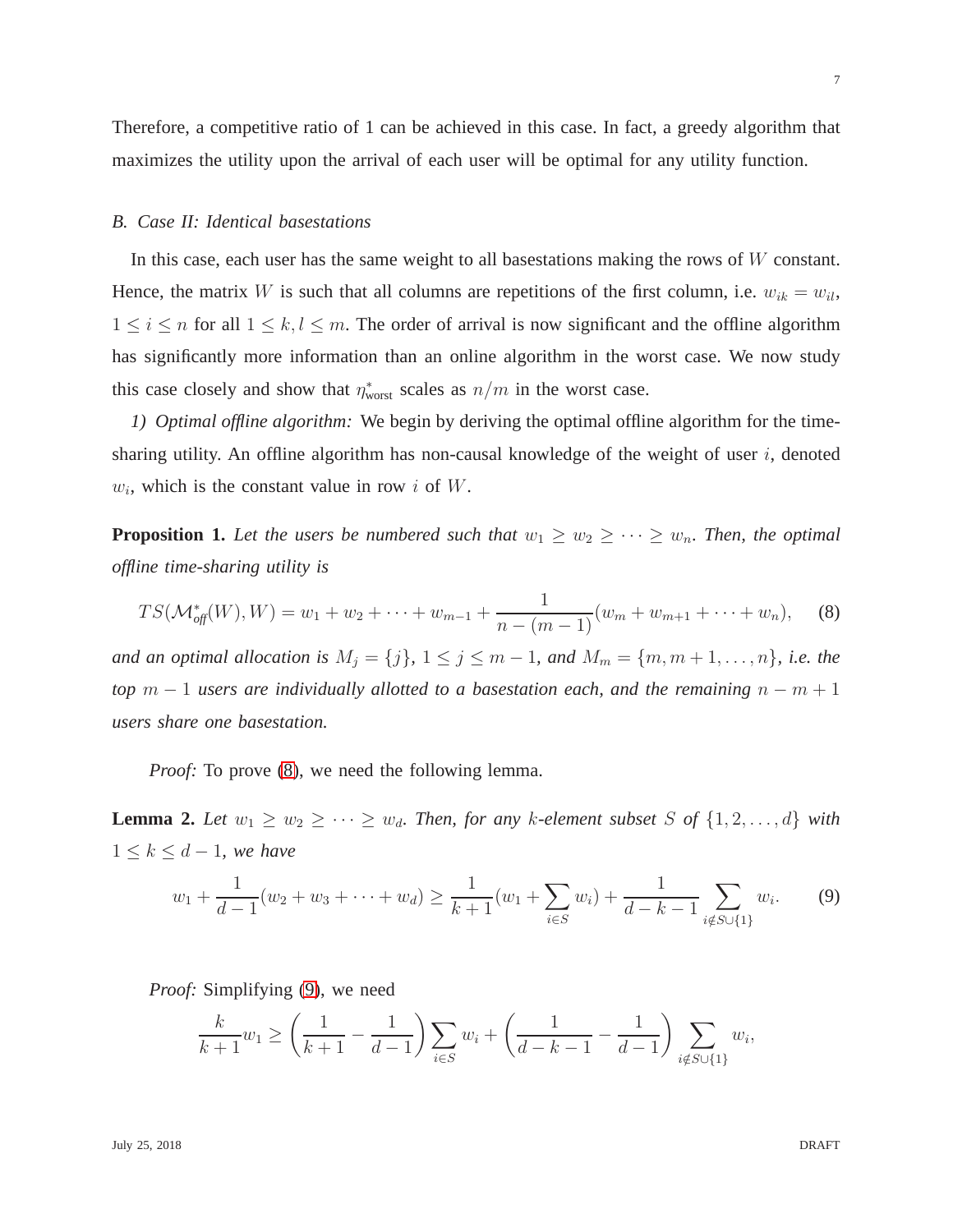which reduces to the requirement

$$
k(d-1)(d-k-1)w_1 \ge (d-k-1)(d-k-2)\sum_{i\in S} w_i + k(k+1)\sum_{i\notin S\cup\{1\}} w_i.
$$

Now, using  $\sum_{i \in S} w_i \leq kw_1$  and  $\sum_{i \notin S \cup \{1\}} w_i \leq (d-k-1)w_1$ , we see that the above requirement is satisfied.  $\mathcal{L}_{\mathcal{A}}$ 

In words, Lemma [2](#page-6-1) says that, for  $m = 2$  basestations and  $n = d$  users, the maximum throughput is obtained by allotting the user with the largest weight to one basestation, and letting all other users share the other basestation.

We now consider m basestations and n users. To prove Proposition [1,](#page-6-0) we show that for an arbitrary allocation  $M$ ,  $TS(M, W) \leq TS(M^*_{off}(W), W)$  by repeated application of Lemma [2.](#page-6-1) Let  $TS(\mathcal{M}, W)$  allocate  $k_j$  users to basestation j, such that  $\sum_{j=1}^{m} k_j = n$ . Then

$$
TS(\mathcal{M}, W) = \sum_{j=1}^{m} \frac{1}{k_j} \sum_{i \in M_j} w_i,
$$
  
=  $\frac{1}{k_1} \sum_{i \in M_1} w_i + \frac{1}{k_2} \sum_{i \in M_2} w_i + \sum_{j=3}^{m} \frac{1}{k_j} \sum_{i \in M_j} w_i$ 

Without loss of generality assume that  $w'_1 \geq w'_2$ , where  $w'_j = \max_{i \in M_j} w_i$ . Then applying Lemma [2](#page-6-1) for basestation 1 and 2 by moving all users from basestation 1 to 2 except the one with weight  $w'_1$ , we have

$$
TS(\mathcal{M}, W) \leq w'_1 + \frac{1}{k_2 + k_1 - 1} \sum_{i \in M_2, |M_2| = k_2 + k_1 - 1} w_i + \sum_{j=3}^m \frac{1}{k_j} \sum_{i \in M_j} w_i.
$$

Repeating this argument successively for basestation i and  $i + 1$  for  $i = 2, \ldots, n - 1$ , we get the claim that  $TS(\mathcal{M}, W) \leq TS(\mathcal{M}_{\text{off}}^*(W), W)$ .

*2) Upper bound on the competitive ratio:* We consider a round robin online algorithm RR that allots user i to basestation  $1 + (i \mod m)$ . After n users have arrived, each basestation has either  $\frac{n}{m}$  $\frac{n}{m}$  or  $\frac{n}{m}$  $\frac{n}{m}$  users associated to it. RR algorithm achieves a time-sharing utility

$$
TS(\mathcal{M}_{RR}(W), W) \ge \frac{w_1 + w_2 + \dots + w_m}{\left\lceil \frac{n}{m} \right\rceil},\tag{10}
$$

 $\Box$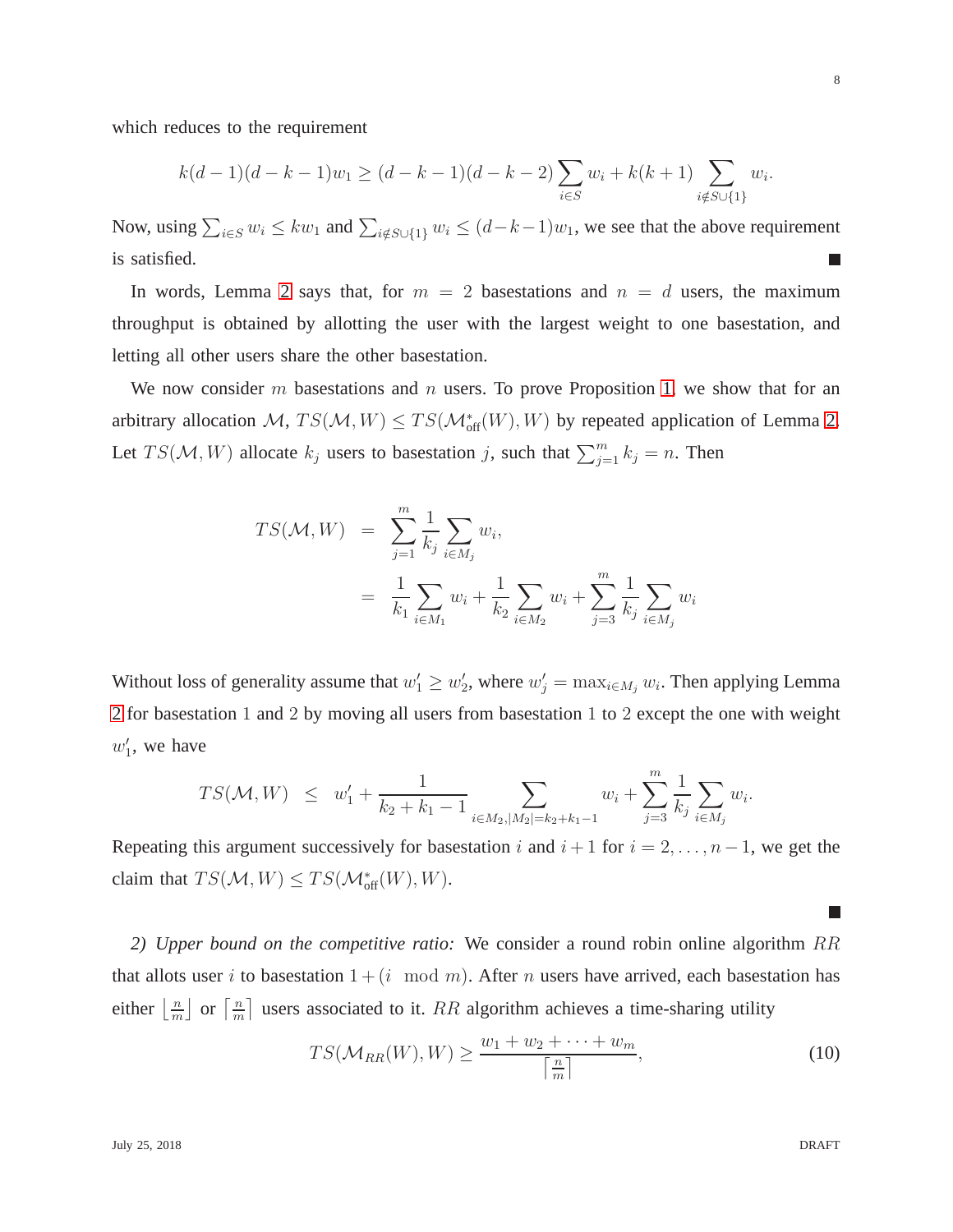where, once again, the weights are such that  $w_1 \ge w_2 \ge \cdots \ge w_n$ . Since  $TS_{\text{off}}^* \le w_1 + w_2 +$  $\cdots + w_m$ , we see that the round robin online algorithm has competitive ratio  $\eta_{\text{worst}}(RR) \leq \left[\frac{m}{m}\right]$  $\frac{n}{m}$ . Setting  $A_0 = RR$  in [\(6\)](#page-4-0), we see that

<span id="page-8-2"></span>
$$
\eta_{\text{worst}}^* \le \left\lceil \frac{n}{m} \right\rceil. \tag{11}
$$

<span id="page-8-4"></span>*3) Lower bound on the competitive ratio:* To lower bound the competitive ratio, we use [\(6\)](#page-4-0) with a suitable set of weight matrices W. Denoting the constant value in row i of W as  $w_i$ , a weight matrix W is specified by the vector  $[w_1, w_2, \dots, w_n]$ . We let

<span id="page-8-5"></span>
$$
\mathcal{W} = \{W_l = [\beta, \beta^2, \dots, \beta^l, 0, \dots, 0]: 1 \le l \le n\},\tag{12}
$$

which contains n weight matrices with  $\beta > 1$  being a constant. From Proposition [1,](#page-6-0) by allocating only the  $l^{th}$  user in  $W_l$  to one of the basestations, we have

<span id="page-8-0"></span>
$$
TS(\mathcal{M}_{\text{off}}^*(W_l), W_l) \ge \beta^l, \ 1 \le l \le n. \tag{13}
$$

Now, let us consider an arbitrary online algorithm A. Suppose that, for  $W = W_n$ , A allocates user *i* to basestation  $k_i$ , and let  $d_{\text{max}}(i)$  be the maximum degree of any basestation immediately after user i has been allocated. Since there are n users and m basestations, there exists  $i = i^*$ such that  $d_{\max}(i^*) \ge n/m$ , by a pigeon-hole argument. Now, since A is online and  $W_l$  matches with  $W_n$  in the first l rows, for  $W = W_l$ , A allocates user i to basestation  $k_i$  for  $1 \le i \le l$ . Specifically, for input  $W = W_{i^*}$ , A allocates user  $i^*$  to a basestation with degree at least  $n/m$ . Therefore,

<span id="page-8-1"></span>
$$
TS(\mathcal{M}_A(W_{i^*}), W_{i^*}) \le \frac{\beta^{i^*}}{(n/m)} + m\beta^{i^*-1},
$$
\n(14)

since the contribution of each basestation is at most  $\beta^{i^* - 1}$  for all users other than user  $i^*$ . Using [\(13\)](#page-8-0) and [\(14\)](#page-8-1), we get

$$
\eta_{W_{i^*}}(\mathcal{A}) = \frac{TS(\mathcal{M}_{\text{off}}^*(W_{i^*}), W_{i^*})}{TS(\mathcal{M}_A(W_{i^*}), W_{i^*})} \to \frac{n}{m}, \text{ as } \beta \to \infty.
$$
 (15)

Therefore, for every online algorithm A,  $\max_{W \in \mathcal{W}} \eta_W(\mathcal{A}) \to \frac{n}{m}$ m , and

<span id="page-8-3"></span>
$$
\eta_{\text{worst}}^* \ge \min_{\mathcal{A}} \max_{W \in \mathcal{W}} \eta_W(\mathcal{A}) \to \frac{n}{m}.\tag{16}
$$

Comparing with [\(11\)](#page-8-2) and [\(16\)](#page-8-3), we get the following:

**Theorem 3.** *When all* m *basestations are identical for each of the* n *users, the best worst-case competitive ratio scales as* n/m *and the simple round-robin algorithm achieves it.*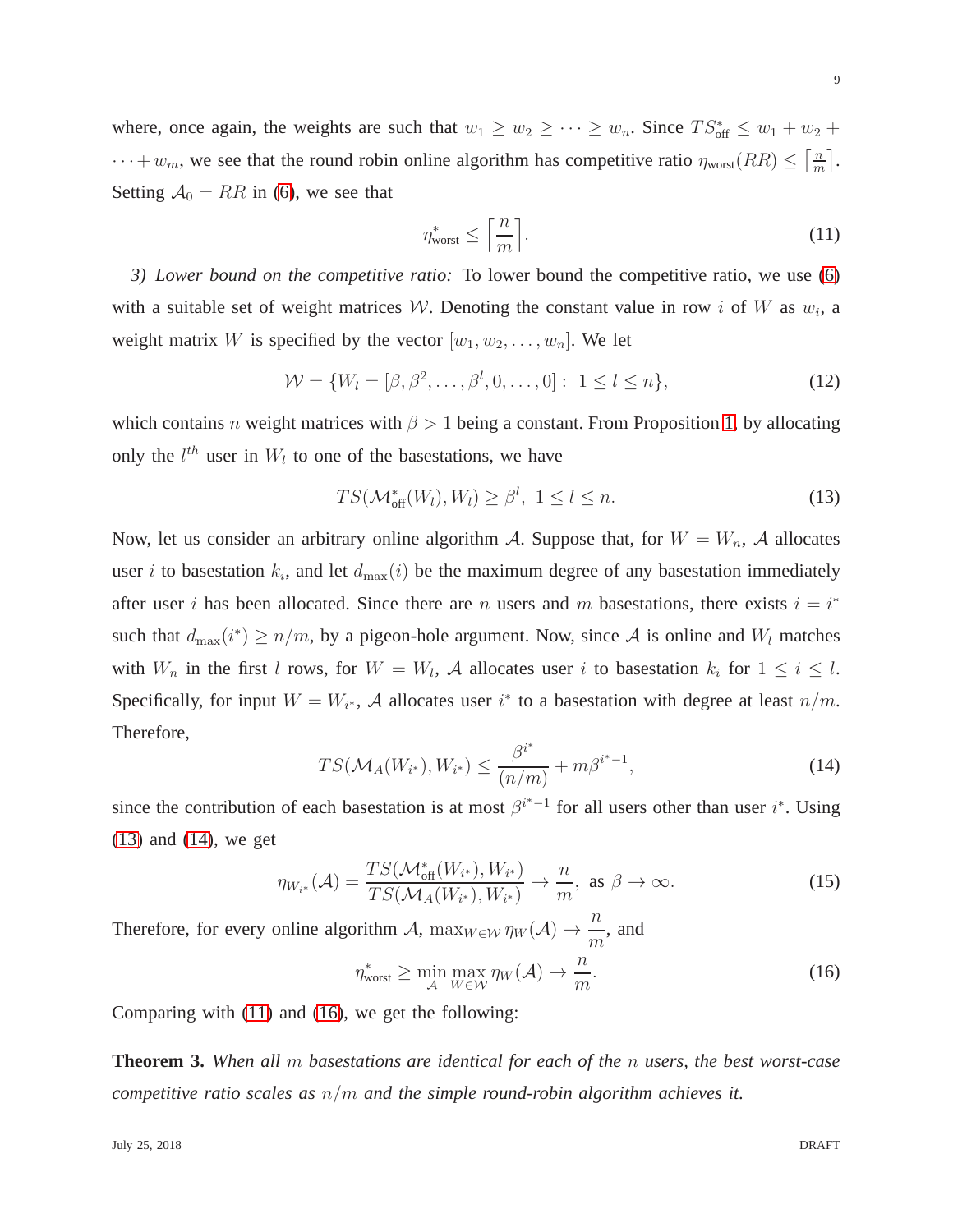<span id="page-9-1"></span>In this case, the weight matrix  $W$  is assumed to contain arbitrary entries with no further assumptions.

*1) Optimal offline algorithm:* We first note that finding the optimal offline algorithm is challenging in this case. For deriving the competitive ratio, instead we upper bound the utility of the optimal offline algorithm. Consider an algorithm A that makes an allocation  $\mathcal{M}_{\mathcal{A}}(W)$  =  $\{M_j: 1 \le j \le m\}$  on a weight matrix W. Clearly,  $TS(\mathcal{M}_{\mathcal{A}}(W), W) \le \sum_{j=1}^m \max_{i \in M_j} w_{ij} =$  $\sum_{j=1}^{m} w_{i^*(j),j}$ , where  $i^*(j) = \arg \max_{i \in M_j} w_{ij}$ . The set of edges  $\{(i^*(1), 1), (i^*(2), 2), \ldots, (i^*(m), m)\}$ is a matching in  $G = (V_1 \cup V_2, V_1 \times V_2)$ , the weighted complete bipartite graph of the allocation problem with  $V_1 = \{1, 2, \ldots, n\}$  and  $V_2 = \{1, 2, \ldots, m\}$  and weight of edge  $(i, j)$  set to  $w_{ij}$ . So, if  $\text{MWM}(G)$  denotes maximum weight over all matchings in  $G$ , we have

<span id="page-9-0"></span>
$$
TS_{\text{off}}^* \le TS(\mathcal{M}_{\mathcal{A}}(W), W) \le \sum_{j=1}^m w_{i^*(j), j} \le \text{MWM}(G). \tag{17}
$$

*2) Bounds on the competitive ratio:* For an upper bound on the best worst-case competitive ratio, we use [\(6\)](#page-4-0) with a max-weight online algorithm  $A_0$  that allocates each user to the basestation with maximum weight, i.e. user i is alloted to basestation  $j^* = \arg \max_j w_{ij}$ . Let m $w_i = w_{i,j^*}$ be the maximum weight of user i, and arrange the users such that  $mw_1 \ge mw_2 \ge \cdots \ge mw_n$ . Now,  $TS_{\text{off}}^* \leq \sum_{i=1}^m \text{mw}_i$ , and  $TS(\mathcal{M}_{\mathcal{A}_0}(W), W) \geq$  $\sum_{i=1}^m$  mw<sub>i</sub>  $\overline{n}$ , since the maximum degree of any basestation in any allocation is  $n$ . Therefore,

$$
\eta_{\text{worst}}^* \leq \eta_{\text{worst}}(\mathcal{A}_0) \leq n. \tag{18}
$$

While the above upper bound looks rather pessimistic at first glance, it is, in fact, tight for the general case of arbitrary weights. We have the following Theorem

**Theorem 4.** *For allocating* n *users to* m *basestations, the best worst-case competitive ratio scales as* n *and an online algorithm that associates each user to the basestation with the largest weight achieves it.*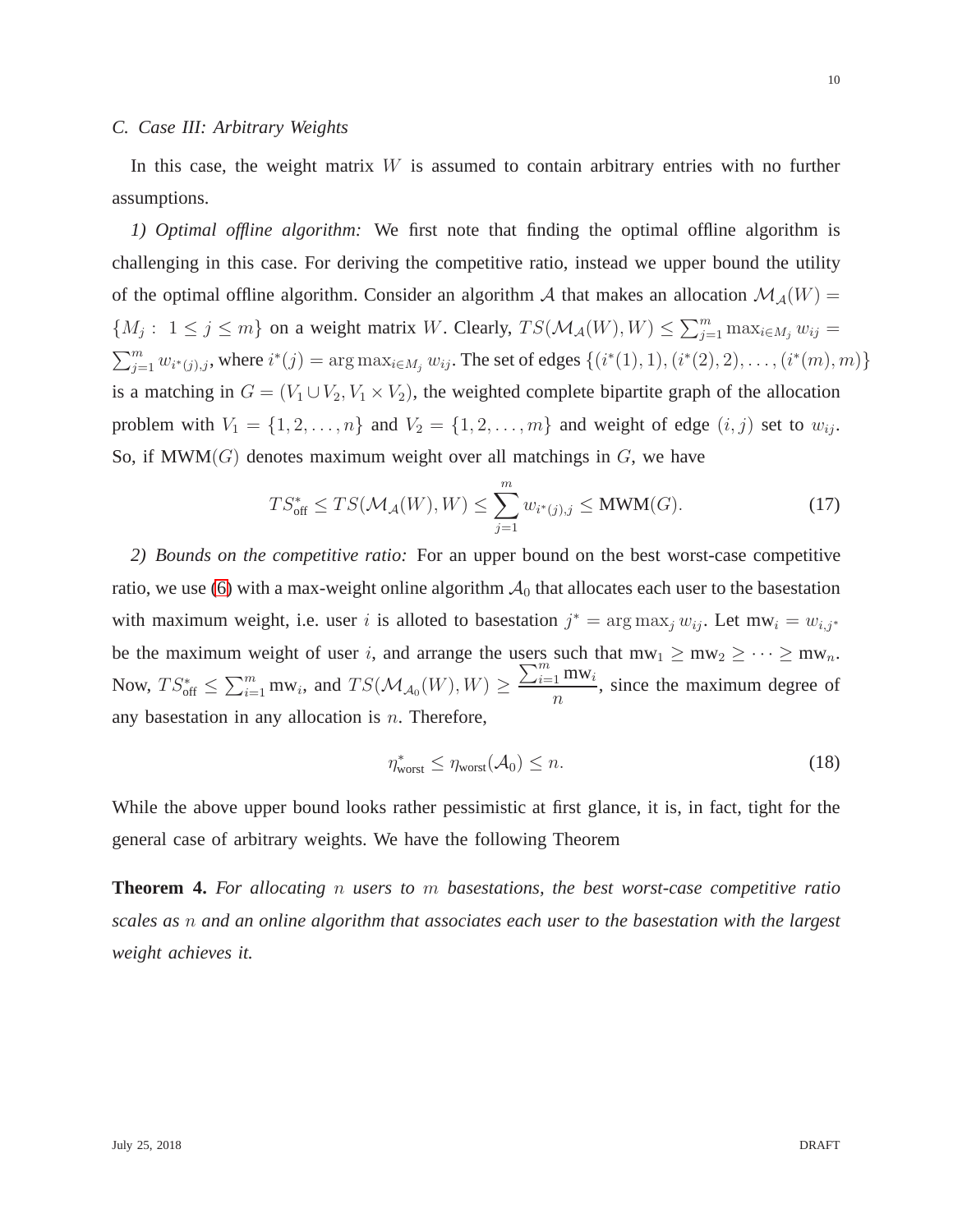*Proof:* To prove the Theorem, we use [\(6\)](#page-4-0) with the set of weight matrices

$$
\mathcal{W} = \{W_l = \begin{bmatrix} \beta & \epsilon & \epsilon & \cdots & \epsilon \\ \beta^2 & \epsilon & \epsilon & \cdots & \epsilon \\ \vdots & \vdots & \vdots & \cdots & \vdots \\ \beta^l & \epsilon & \epsilon & \cdots & \epsilon \\ \epsilon & \epsilon & \epsilon & \cdots & \epsilon \\ \vdots & \vdots & \vdots & \cdots & \vdots \\ \epsilon & \epsilon & \epsilon & \cdots & \epsilon \end{bmatrix}, 1 \leq l \leq n\}
$$

with  $\beta > 1$  and  $\epsilon < 1$ . For the optimal offline algorithm, by assigning the  $l^{th}$  user to basestation 1 and all other users to other basestations,  $TS(\mathcal{M}_{off}^*(W_l), W_l) \geq \beta^l, 1 \leq l \leq n$ . Now, consider an arbitrary online algorithm A. We first show that if for any  $W = W_j$ , if a user is assigned by any online algorithm A to a basestation with weight  $\epsilon$ , then  $\eta_{worst}(\mathcal{A}) \geq \infty$ . Suppose user l is assigned to a basestation with weight  $\epsilon$  for  $W = W_j, l \leq j$ . Since A is online and  $W_l$  matches with  $W_j$  in the first l rows, we have that A allocates the same basestation to user l for  $W = W_l$ . So, we have

$$
TS(\mathcal{M}_{\mathcal{A}}(W_l), W_l) \leq \epsilon + m\beta^{l-1}.
$$

Therefore,

$$
\eta_{\text{worst}}(\mathcal{A}) \ge \frac{\beta^l}{\epsilon + m\beta^{l-1}},
$$

which can be made arbitrarily large by choosing a sufficiently large  $\beta$  and sufficiently small  $\epsilon$ .

Therefore the only other choice for any online algorithm is to asign all users to basestation 1 (avoiding the allocation of any user to a basestation with weight  $\epsilon$ ), for which

$$
TS(\mathcal{M}_{\mathcal{A}}(W_n), W_n) \leq \frac{\beta^n}{n} + \beta^{n-1}
$$

resulting in

$$
\eta_{\text{worst}}(\mathcal{A}) \ge \frac{\beta^n}{\beta^n/n + \beta^{n-1}} \to n, \text{ as } \beta \to \infty. \tag{19}
$$

Therefore we get

$$
\eta_{\text{worst}}^* \ge \min_{\mathcal{A}} \max_{W \in \mathcal{W}} \eta_{\text{worst}}(\mathcal{A}) \to n. \tag{20}
$$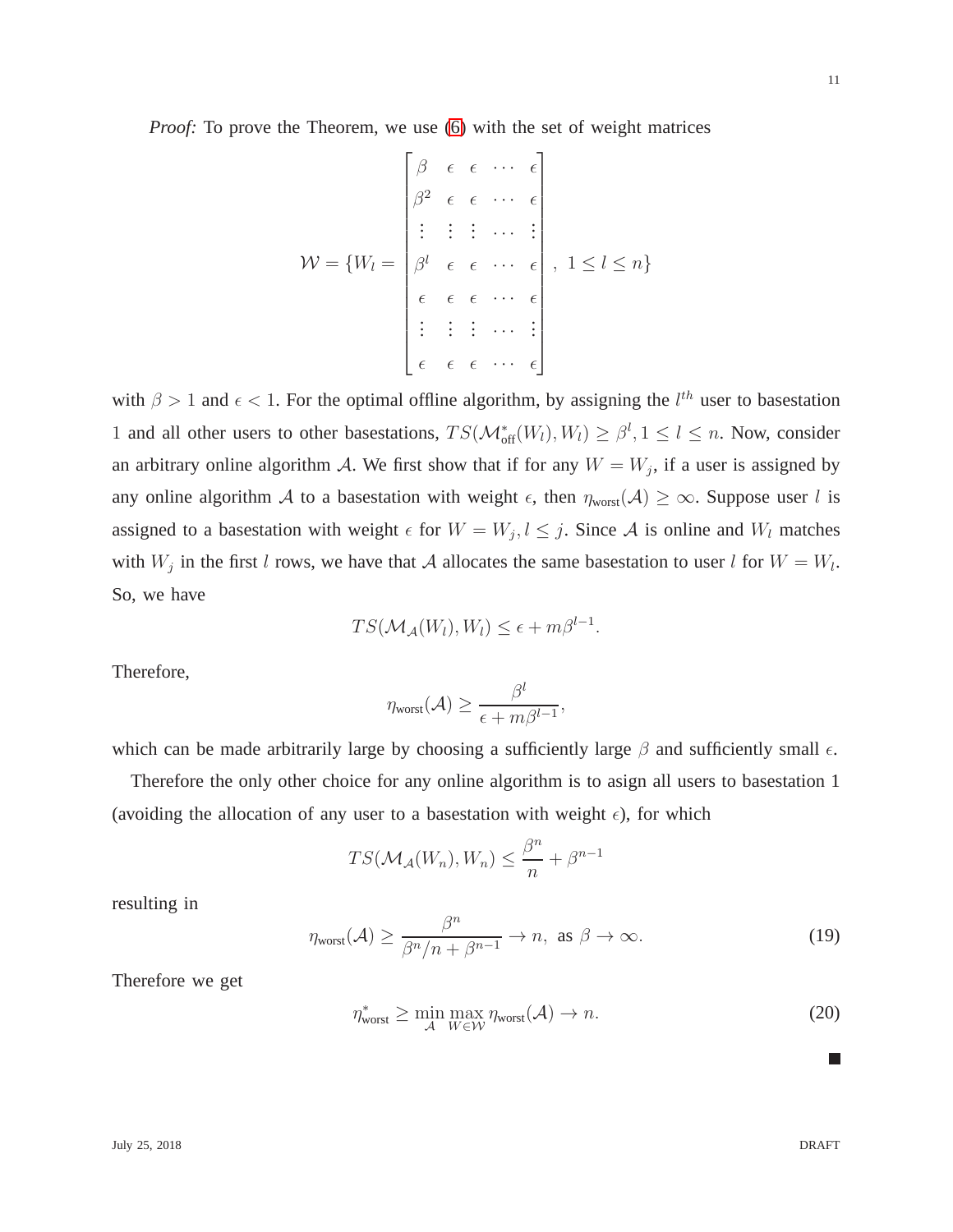In summary, the worst case competitive ratio of online basestation allocation problems grow unbounded in the number of users. Therefore, online algorithms for basestation allocation are not very promising in the worst case, and simple algorithms such as round-robin or max-weight allocation suffice. In practice, assuming worst case for both the weights of each user and the order of user arrivals is somewhat pessimistic since there is inherent randomness in user arrivals. We study this more reasonable scenario in the next section, where users arrive uniformly randomly, however, with arbitrary weights (including worst case). We show that online algorithms have constant competitive ratio in the average case (uniformly random user arrivals), which has wide ranging implications for practical basestation allocation problems.

## IV. BOUNDS ON AVERAGE CASE COMPETITIVE RATIO

In this section, we assume that weights of each user to any basestation are arbitrary (possibly worst case), while the order of user arrivals is uniformly random. Note that we are not making any assumptions on the statistics of any user's achievable rates.

#### *A. Case I: Identical basestations*

For average-case bounds on the competitive ratio, we first consider the identical basestations case, where each user has equal weights to all basestations. In this case, the weight matrix has a constant value in each row, and the entire matrix is specified by the vector of weights in each row. Let  $\mathbf{w} = [w_1, w_2, \dots, w_n]$  be the set of weights ordered such that  $w_1 \geq w_2 \geq \dots \geq w_n$ . For considering average competitive ratio, we need to specify a distribution for the weight matrices. Assuming user arrivals to be uniformly random, the weight matrix  $W$  is assumed to be uniformly distributed over all permutations of  $w = [w_1, w_2, \dots, w_n]$ , i.e. for any permutation  $\pi$  of  $\{1, 2, ..., n\}$ , Pr $\{W = \pi(\mathbf{w})\} = 1/n!$ , where  $\pi(\mathbf{w}) = [w_{\pi(1)} \ w_{\pi(2)} \cdots w_{\pi(n)}]$ . Our bounds for the case of averaging over the permutations with fixed weights will be independent of  $w_i$ , and, therefore, the same bounds hold for any further averaging over the values of the weights  $w_i$ .

*1) Two basestations:* When  $m = 2$  and  $W = \pi(\mathbf{w})$ , there are two basestations and the optimal offline algorithm allocates the maximum-weight user, user  $\pi^{-1}(1)$ , to basestation 2 (say), while all the other users are allocated to basestation 1. To be competitive, any online algorithm has the task of identifying the maximum-weight user in an online fashion. Identifying the maximum weight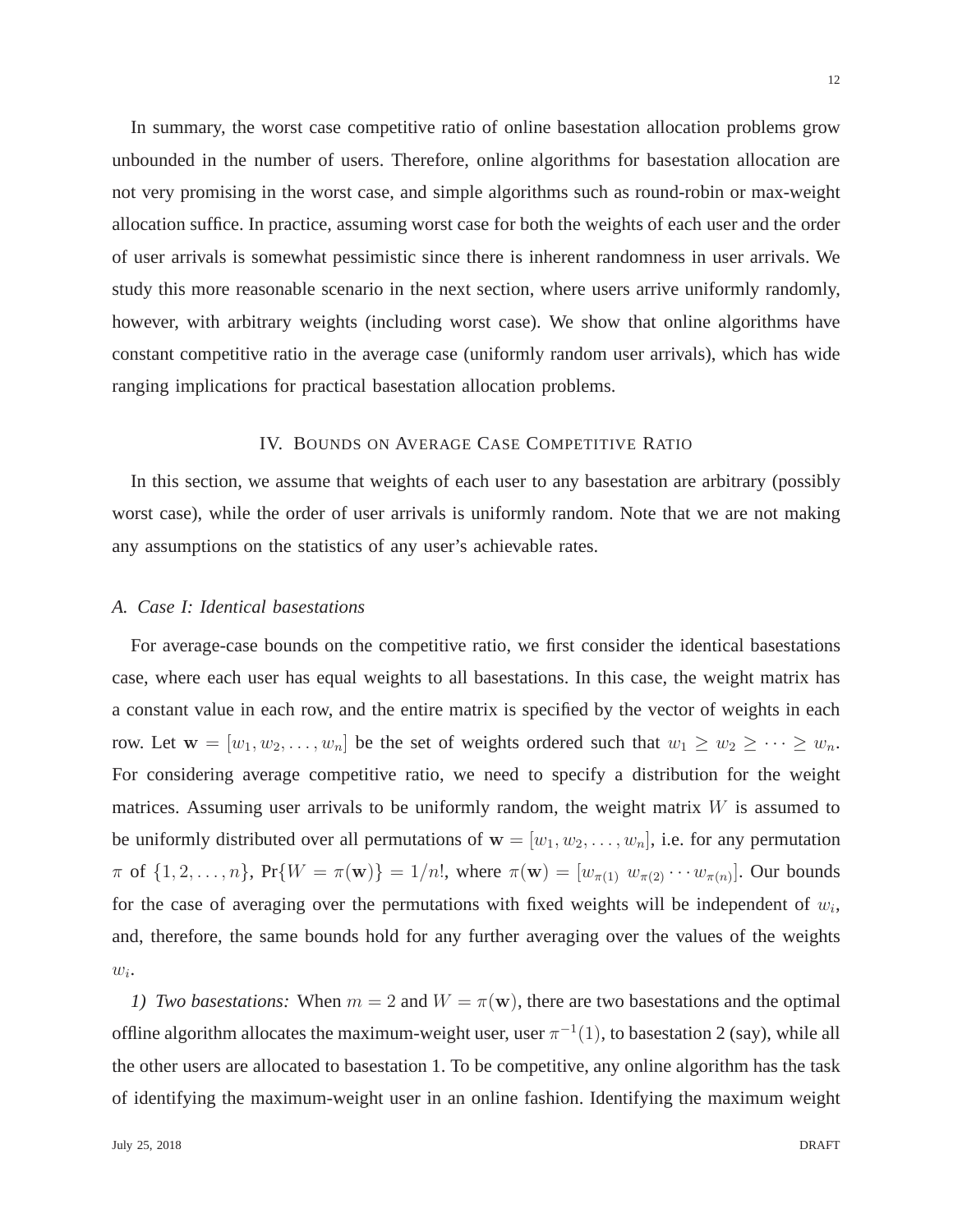13

with high probability over random permutions of a sequence is well-known as the secretary problem [\[24\]](#page-30-1)–[\[26\]](#page-30-2). Algorithms for the secretary problem use the stopping rule method, which we adapt for online allocation as follows.

Consider an online algorithm  $A(r)$  that works as follows:

- 1) Allocate the first r users to basestation 1 and compute  $T = \max\{w_{\pi(i)} : 1 \le i \le r\}$ . We will refer to  $r$  as the number of test users.
- 2) The first subsequent user  $i > r$  with weight  $w_{\pi(i)} \geq T$  is allocated to basestation 2. All other subsequent users  $j > i$  are allocated to basestation 1.
- 3) If basestation 2 has no user when  $i = n$ , the last user, user n, is allocated to basestation 2. Otherwise, user *n* is also allocated to basestation 1.

Let  $i^*$  denote the position of the user allocated to basestation 2. The online algorithm  $\mathcal{A}(r)$ achieves a competitive ratio of 1, whenever the maximum weight user is allocated to basestation 2, or  $\pi(i^*) = 1$ . Therefore,

<span id="page-12-2"></span>
$$
\eta_{\text{avg}}(\mathcal{A}(r)) \ge \Pr(\pi(i^*) = 1),\tag{21}
$$

where the probability is over a uniform choice of the permutation  $\pi$ . Now, the maximum-weight user is allocated to basestation 2, whenever that user arrives at position i for  $i > r$ , and the maximum weight among the previous  $i - 1$  users occurs within the first r positions. So,

<span id="page-12-0"></span>
$$
\Pr(\pi(i^*) = 1) = \sum_{i=r+1}^{n} \Pr(\pi(i) = 1) \Pr(\arg\max_{1 \le j \le i} w_{\pi(j)} \le r \mid \pi(i) = 1).
$$
 (22)

Since  $\pi$  is uniformly chosen, we have that  $Pr(\pi(i) = 1) = 1/n$  for all i, and

$$
\Pr(\arg\max_{1 \le j \le i} w_{\pi(j)} \le r \mid \pi(i) = 1) = r/(i - 1)
$$

for a fixed i. So,  $(22)$  simplifies as

<span id="page-12-1"></span>
$$
Pr(\pi(i^*) = 1) = \sum_{i=r+1}^{n} \frac{1}{n} \frac{r}{i-1}
$$
 (23)

$$
= \frac{r}{n} \sum_{i=r+1}^{n} \frac{1}{i-1} > \frac{r}{n} \log_e \frac{n}{r},\tag{24}
$$

where we have used the inequality

$$
\sum_{i=a}^{b} \frac{1}{i} > \int_{a}^{b+1} \frac{1}{x} dx = \log_{e} \frac{b+1}{a}
$$
 (25)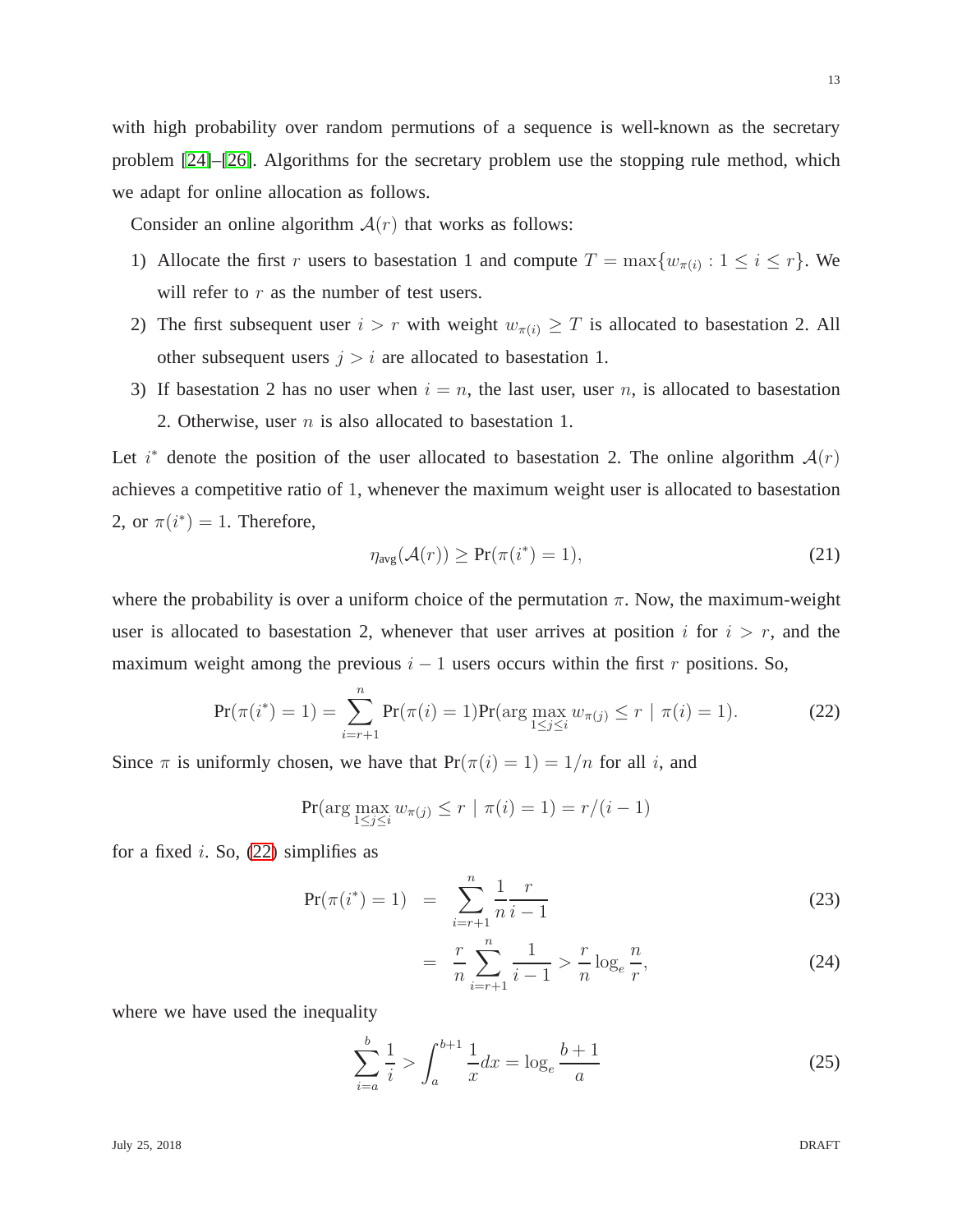for positive integers a and b. Maximizing over the choice of  $r$  in [\(24\)](#page-12-1), the optimum  $r$  is found to be  $n/e$ , and using in [\(21\)](#page-12-2), we get that  $\eta_{avg}(\mathcal{A}(n/e)) > \frac{1}{e}$  $\frac{1}{e}$ . So, we see that a constant average case competitive ratio is achievable by online algorithms as  $n \to \infty$ , while the worst case grows unbounded. The algorithm  $A(r)$  can be improved to achieve an even higher competitive ratio as described next.

2) Modified online algorithm for two basestations: Consider an online algorithm  $\tilde{A}(r)$  with r test users that works as follows:

- 1) Allocate the first r test users to basestation 1 and compute  $T = \max\{w_{\pi(i)} : 1 \le i \le r\}$ .
- 2) For  $i = r + 1, r + 2, \ldots, n$ , if  $w_{\pi(i)} > T$ ,
	- a) Allocate user  $i$  to basestation 2.
	- b) Update  $T = w_{\pi(i)}$ .

3) For  $i = r + 1, r + 2, \ldots, n$ , if  $w_{\pi(i)} \leq T$ , allocate user i to basestation 1.

Clearly,  $\tilde{A}(r)$  will have an average competitive ratio strictly greater than that of  $A(r)$ . We now do an exact characterization of this improvement.

Let D denote the degree of basestation 2 after the running of algorithm  $\mathcal{A}(r)$ . If the best user (user with maximum weight) arrives within the first r positions, we will have  $D = 0$ . For  $D = 1$ , we require that the best user should arrive in position i for some  $r + 1 \le i \le n$  and, for this i, the best among the first  $i - 1$  users should arrive within the first r positions. So, the event  $D = 1$  can be written as the disjoint union

$$
\prod_{i=r+1}^{n} (\pi(i) = 1) \cap (\arg \max_{1 \le j \le i-1} w_{\pi(j)} \le r).
$$

We now extend this argument to  $D > 1$ . Let  $D_i$  denote the degree of basestation 2 after user i has been allocated. In particular,  $D = D_n$ , and the event  $D_n = d$  satisfies the recursive relationship

<span id="page-13-1"></span>
$$
(D_n = d) \Leftrightarrow \prod_{i=r+d}^{n} (\pi(i) = 1) \cap (D_{i-1} = d - 1).
$$
 (26)

**Proposition 5.** For the algorithm  $\tilde{A}(r)$ , the degree  $D_n$  of basestation 2 after the arrival of n *users satisfies*

<span id="page-13-0"></span>
$$
Pr(D_n = d) \to \frac{1}{d!} \frac{r}{n} \left( \log_e \frac{n}{r} \right)^d,\tag{27}
$$

*for*  $r = \Theta(n)$ *,*  $d = o(n)$ *,* as  $n \to \infty$ *.*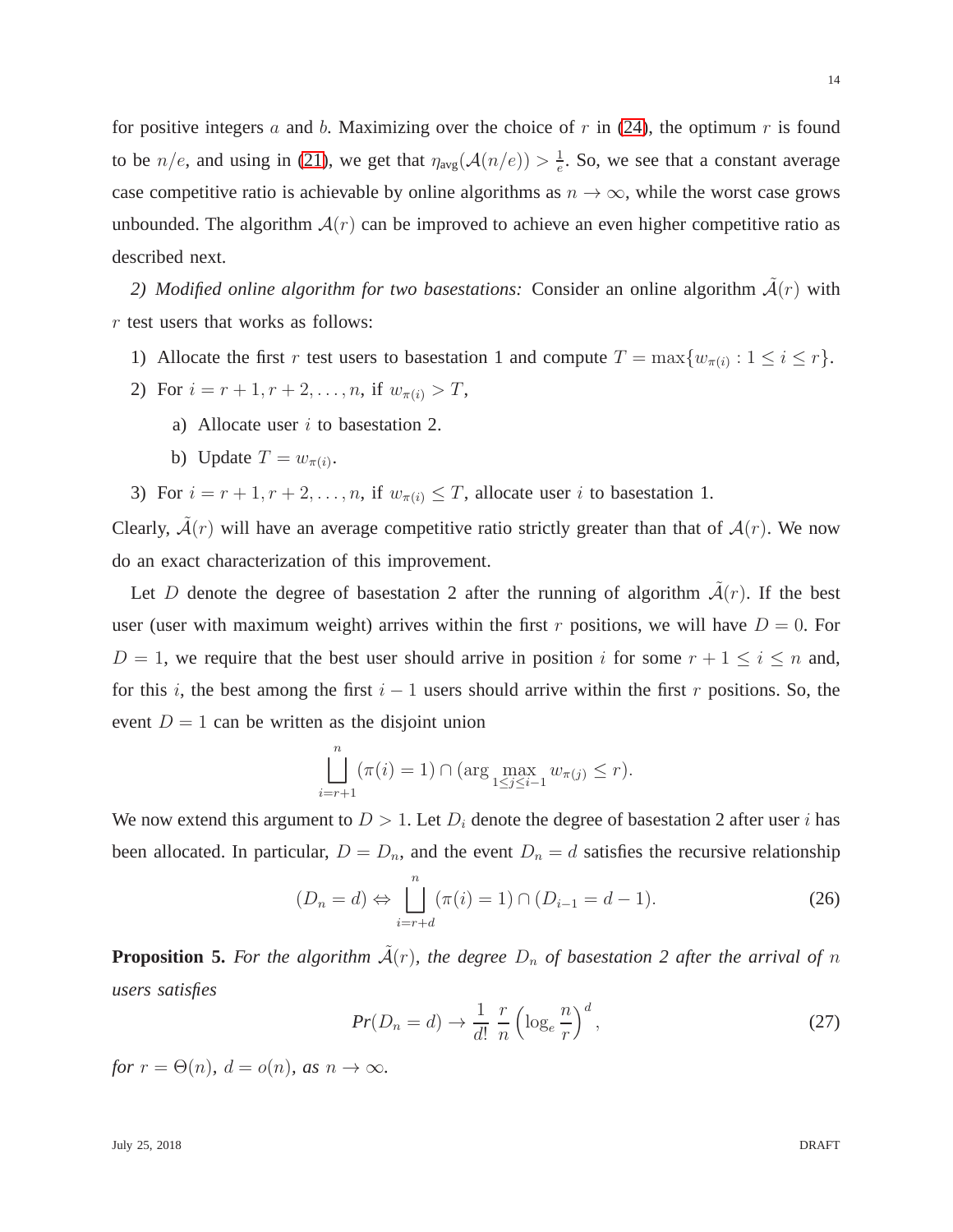15

*Proof:* The proof is by induction on d. The base case is  $d = 1$ , which is easily shown using [\(24\)](#page-12-1). Suppose, by the induction hypothesis, that [\(27\)](#page-13-0) is true for  $d - 1$ . Using [\(26\)](#page-13-1), we get

<span id="page-14-1"></span>
$$
\Pr(D_n = d) = \sum_{i=r+d}^{n} \Pr(\pi(i) = 1) \Pr(D_{i-1} = d - 1),
$$
  
= 
$$
\sum_{i=r+d}^{n} \frac{1}{n} \frac{1}{(d-1)!} \frac{r}{i-1} \left( \log_e \frac{i-1}{r} \right)^{d-1}, \text{ by induction,}
$$
  
= 
$$
\frac{r}{n} \frac{1}{(d-1)!} \sum_{i=r+d}^{n} \frac{1}{i-1} \left( \log_e \frac{i-1}{r} \right)^{d-1}.
$$
 (28)

For  $n \to \infty$ ,  $r = \Theta(n)$  and  $d = o(n)$ , the summation above simplifies as

<span id="page-14-0"></span>
$$
\sum_{i=r+d}^{n} \frac{1}{i-1} \left( \log_e \frac{i-1}{r} \right)^{d-1} \to \frac{1}{d} \left( \log_e \frac{n}{r} \right)^d.
$$
 (29)

Using [\(29\)](#page-14-0) in [\(28\)](#page-14-1), the proof is complete.

Using Proposition [5,](#page-13-0) the average competitive ratio of  $\tilde{A}(r)$  can be lower-bounded, and this is captured in the following theorem.

**Theorem 6.** Let  $\alpha$  be a constant fraction, and let  $r = \alpha n$  be the number of test users in the *online algorithm*  $\tilde{A}(r)$  *for allocating* n *users to two basestations. As the number of users*  $n \to \infty$ *, the average competitive ratio of*  $\tilde{A}(r)$  *satisfies* 

<span id="page-14-2"></span>
$$
\eta_{\text{avg}}(\tilde{\mathcal{A}}(\alpha n)) \ge \sum_{d=1}^{n(1-\alpha)} \frac{1}{d} \frac{1}{d!} \alpha \left( \log_e \frac{1}{\alpha} \right)^d,\tag{30}
$$

*where* d in the summation represents the degree of Basestation 2 after  $\tilde{A}(r)$  completes. Summing *this expression upto*  $d \leq d_{\text{max}} = 10$ *, we get that the highest lower bound is obtained at*  $\alpha = 0.22$ *, and*  $\eta_{avg}(\tilde{A}(0.22n)) \ge 0.517$  *by numerical computations.* 

*Proof:* Since

$$
\eta_{\text{avg}}(\tilde{\mathcal{A}}(r)) \ge \sum_{d} \frac{1}{d} \Pr(D_n = d),
$$

the proof is complete by Proposition [5.](#page-13-0)

So, we see that online algorithms can be more than 50% competitive for allocation to two basestations in the average case. We now extend the modified algorithm to an arbitrary number of basestations.

 $\Box$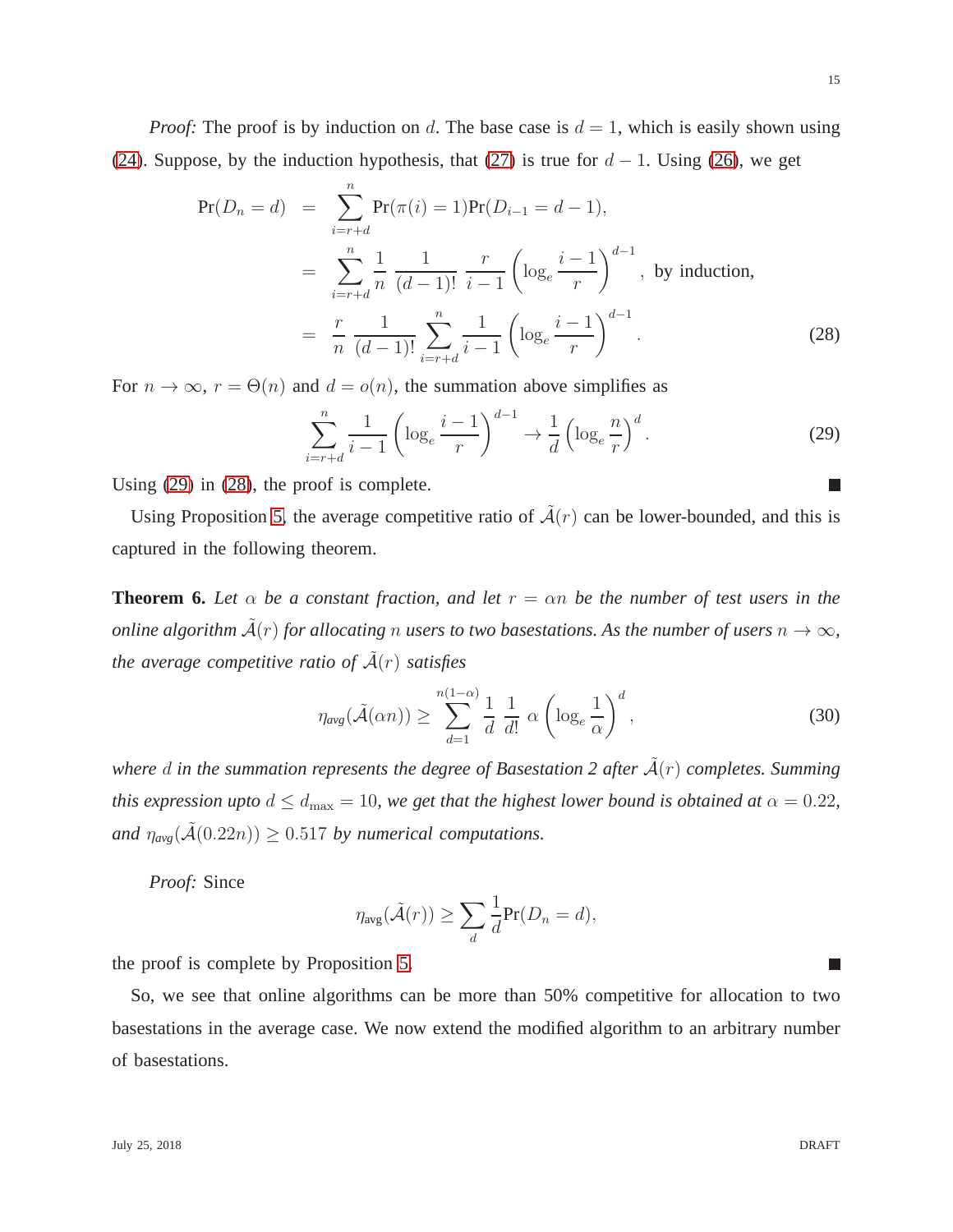<span id="page-15-0"></span>*3) Arbitrary number of basestations:* When the number of basestations m is arbitrary and the weight matrix is  $W = \pi(\mathbf{w})$ , the optimal offline algorithm allocates each of the top  $m - 1$ users arriving at positions  $\pi^{-1}(i)$ ,  $1 \le i \le m-1$ , respectively, to basestation i, while all other users are allocated to basestation  $m$ . The optimal offline utility is given by

$$
w_1 + w_2 + \cdots + w_{m-1} + \frac{1}{n - (m-1)} \sum_{i=m}^{n} w_i
$$

To be competitive, an online algorithm has the task of identifying  $m - 1$  weights with maximal sum in an online fashion. This is a generalization of the secretary problem (called the k-secretary problem) and has been considered in [\[20\]](#page-29-14) [\[21\]](#page-29-15). In [\[20\]](#page-29-14), a randomized algorithm achieving an expected competitive ratio (on the sum of  $m-1$  weights) of  $O(1-1/\sqrt{m-1})$  has been provided. In [\[21\]](#page-29-15), simpler algorithms achieving better competitive ratios for small  $m$  have been provided.

We present an algorithm that has some elements of the virtual algorithm in [\[21\]](#page-29-15) combined with the allocation algorithm for two basestations considered earlier in this section. The proposed algorithm, denoted  $A_m(r)$ , with n users to be allocated among m basestations, proceeds as follows:

- 1) Allocate the first r test users to basestation 1, and compute the  $(m 1)$ -th best weight, denoted  $T$ , among the first  $r$  users.
- 2) Set  $j = 2$ .
- 3) For  $i = r + 1, r + 2, \ldots, n$ , if  $w_{\pi(i)} > T$ ,
	- a) Allocate user  $i$  to basestation  $i$ .
	- b) Update T as the  $(m 1)$ -th best user seen so far.
	- c) Set  $j = j + 1$ . If  $j > m$ , set  $j = 2$ .
- 4) For  $i = r + 1, r + 2, \ldots, n$ , if  $w_{\pi(i)} \leq T$ , allocate user i to basestation 1.

The algorithm  $A_m(r)$  allots users, arriving after position r, in a round-robin fashion to basestations 2 through m, if their weight is within the top  $(m - 1)$  weights seen so far. Otherwise, the user is allotted to basestation 1. We say that a user is *selected*, if the user is allotted to basestation j for  $2 \le j \le m$ . Let  $S_n$  denote the number of selected users. In the ensuing analysis, we determine the probability, over all uniformly random permutations  $\pi$ , that  $S_n = d$ . We will assume that  $m = o(n)$  and  $d = o(n)$  throughout.

For a permutation  $\pi$  on the *n* users, let  $p(i) = |\{j : w_j \ge w_i, 1 \le j \le i\}|$  denote the number of users in the first i positions with weight greater than or equal to  $w_i$ . Note that the weight of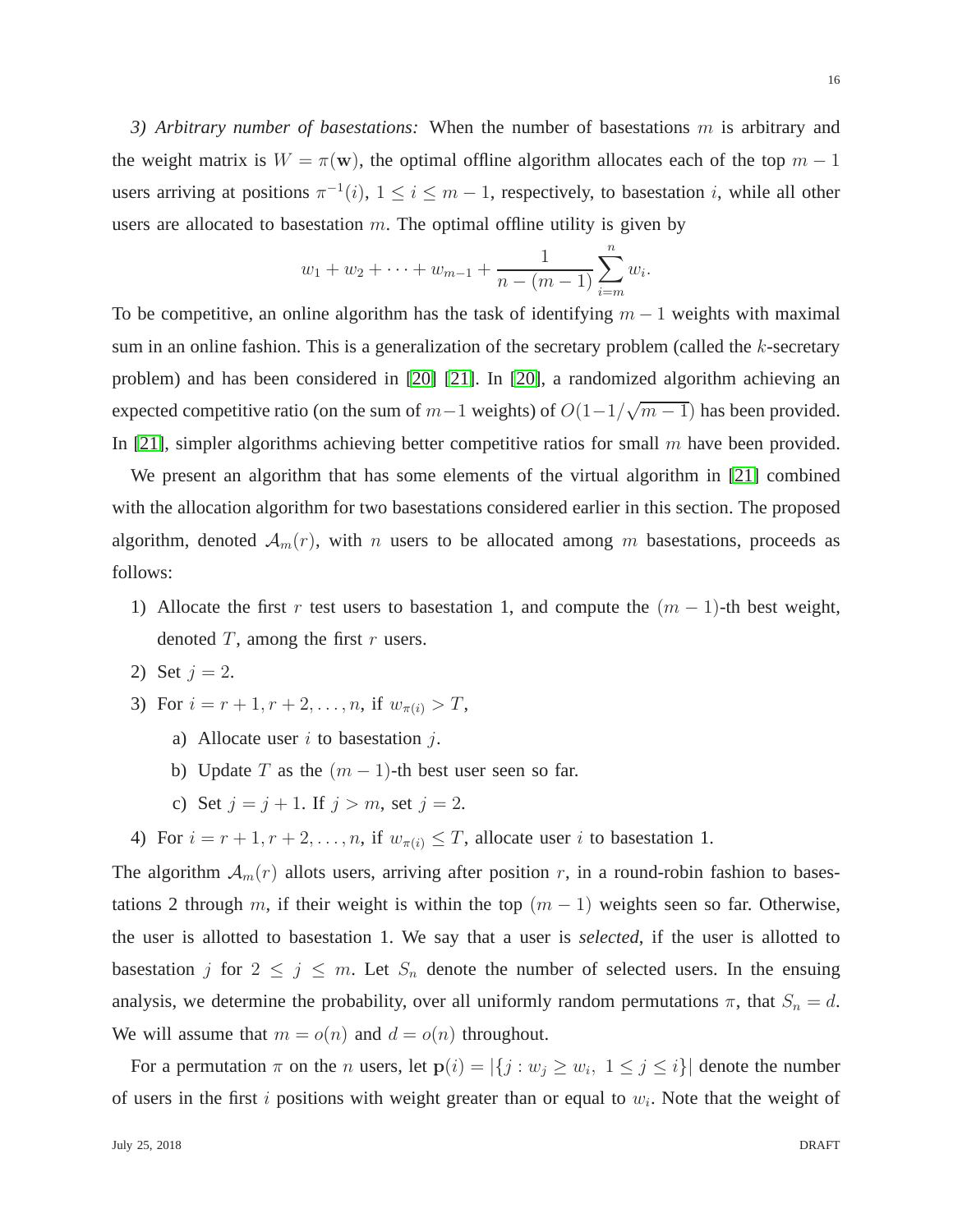user i is within the top  $p(i)$  weights seen so far, and  $p(i) \in \{1, 2, ..., i\}$ . So, for  $i > r$ , user i is selected if  $p(i) \leq m - 1$ , and not selected otherwise.

As shown in [\[27\]](#page-30-3) (also see [\[28,](#page-30-4) Chapter 3, Problem 16]), there is a bijection between the set of all permutations  $\pi$  on n users and the vectors  $[p(1) p(2) \cdots p(n)]$ ,  $1 \leq p(i) \leq i$ , for each i. So, selecting a permutation  $\pi$  uniformly at random is equivalent to selecting  $p(i)$  independently for  $i = 1, 2, \ldots, n$  with  $p(i)$  being uniform in  $\{1, 2, \ldots, i\}$ . Using this bijection, it readily follows that

<span id="page-16-0"></span>
$$
\Pr(S_n = d) = \sum_{\substack{r+1 \le i_1 < i_2 < \\ \dots < i_d \le n}} \left( \prod_{i \in \{i_1, i_2, \dots, i_d\}} \frac{m-1}{i} \right) \left( \prod_{\substack{r+1 \le i \le n \\ i \notin \{i_1, i_2, \dots, i_d\}}} 1 - \frac{m-1}{i} \right), \tag{31}
$$

where the first product term represents the d selected users for which  $p(i) \leq m - 1$ , and the second product term counts all the other  $n-d-r-1$  non-selected users for which  $p(i) > m-1$ .

By careful manipulation of the product term in [\(31\)](#page-16-0) (shown in Appendix [A\)](#page-26-0), we obtain

<span id="page-16-1"></span>
$$
\Pr(S_n = d) = \frac{r(r-1)\cdots(r-m+2)}{n(n-1)\cdots(n-m+2)}(m-1)^d \sum_{\substack{r+1 \le i_1 < i_2 < \dots < i_d \le n \\ \cdots < i_d \le n}} \left( \prod_{i \in \{i_1, i_2, \dots, i_d\}} \frac{1}{i - (m-1)} \right). \tag{32}
$$

Using techniques similar to those in the proof of Proposition [5,](#page-13-0) the summation in [\(32\)](#page-16-1) can be simplified as shown in Appendix [A,](#page-26-0) and we get

<span id="page-16-2"></span>
$$
\Pr(S_n = d) \to \left(\frac{r}{n}\right)^{m-1} \frac{1}{d!} \left( (m-1) \log_e \frac{n}{r} \right)^d \tag{33}
$$

for  $m = o(n)$  and  $d = o(n)$ . Since the selected users are allocated in a round-robin fashion, we get the following:

<span id="page-16-3"></span>**Theorem 7.** Let  $\alpha$  be a constant fraction, and let  $r = \alpha n$  be the number of test users in the online *algorithm*  $\mathcal{A}_m(r)$  *for allocating n users to m basestations. As the number of users*  $n \to \infty$ *, the average competitive ratio of*  $A_m(r)$  *satisfies* 

$$
\eta_{avg}(\mathcal{A}_m(\alpha n)) \ge \sum_{d=m-1}^{n(1-\alpha)} \frac{1}{\lceil d/(m-1)\rceil} \alpha^{m-1} \frac{1}{d!} \left( (m-1) \log_e \frac{1}{\alpha} \right)^d,
$$
 (34)

*where* d in the summation represents the number of selected users after  $A_m(r)$  completes. *Summing for*  $d \leq d_{\text{max}} = 10$ , we get that the highest lower bound is obtained at  $\alpha = 0.22$ ,

$$
\eta_{avg}(\mathcal{A}_m(0.22n)) \ge 0.46
$$

*for*  $2 \le m \le 20$  *by numerical computations.*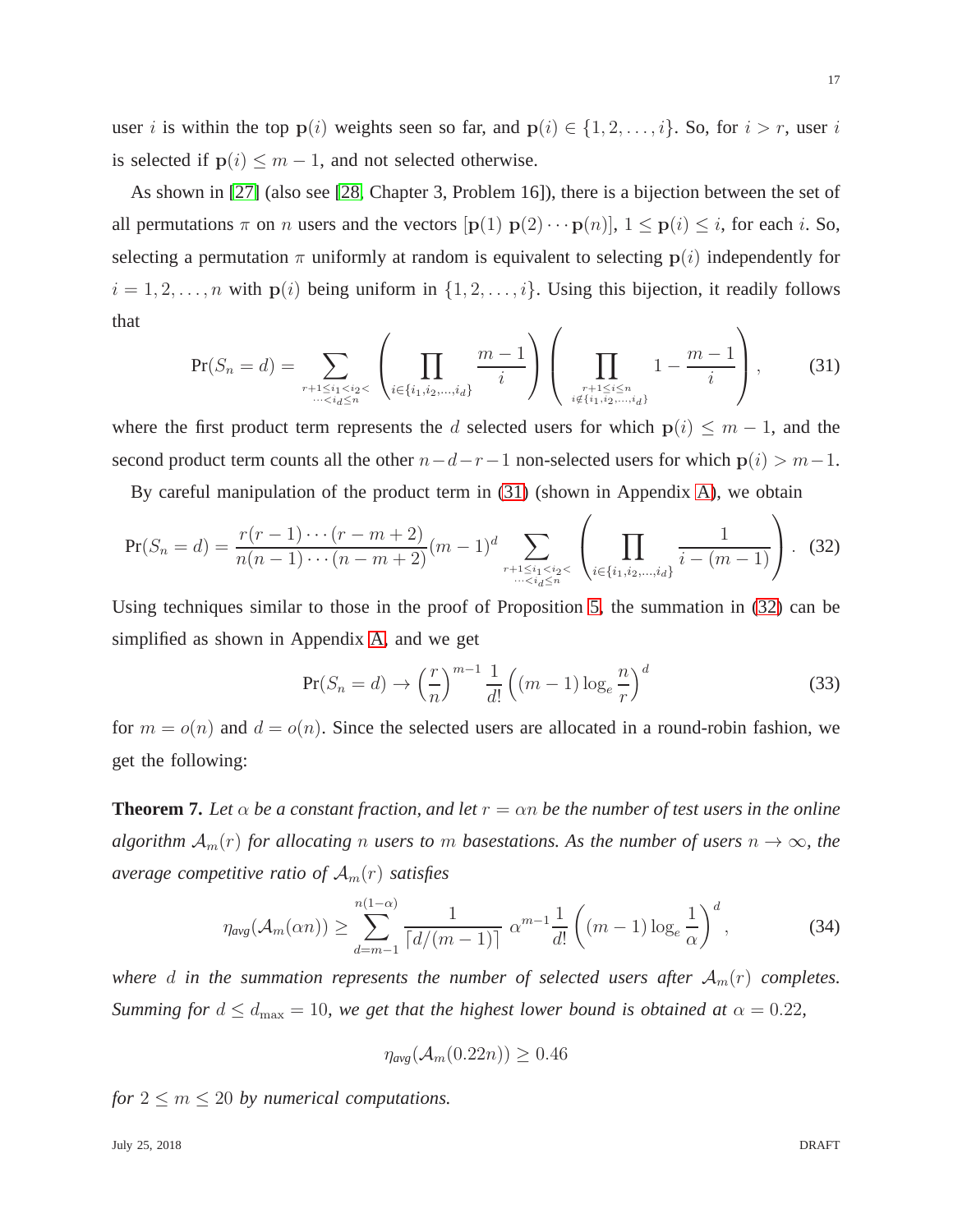*Proof:* Since the allocation to basestations 2 through m is done in a round-robin fashion, the degree of each basestation j is at most  $\lceil d/(m-1) \rceil$  for  $2 \leq j \leq m$ . After that, the proof proceeds as in the case of Theorem [6](#page-14-2) using [\(33\)](#page-16-2). m.

#### <span id="page-17-1"></span>*B. Case II: Arbitrary Weights*

We move on to the case where the weights of a user to each basestation are arbitrary. In this case, we fix a weight matrix W and consider averaging over all permutations  $\pi$  of the rows of W, i.e. the users arrive in an arbitrary order specified by  $\pi$ . The permuted version of W is denoted  $\pi(W)$ . Since our bound will be independent of the weights, the same bound holds upon further averaging over an arbitrary distribution on the weights themselves.

When the weights are arbitrary, the optimal offline timesharing utility can be upper-bounded by the max-weight matching in the complete weighted bipartite graph  $G = (V_1 \cup V_2, V_1 \times V_2)$ as shown in [\(17\)](#page-9-0). In G, the edge  $(i, j)$  connects user i to basestation j and has weight  $w_{ij}$ .

Online algorithms to find max-weight matchings in bipartite graphs have been studied by several authors. See [\[19\]](#page-29-13) and references therein for more details. The averaging in these online matching algorithms is over all orderings of vertices in one partition, and this is the same as the distribution  $\pi(W)$  considered here in the basestation allocation problem.

We now make use of online max-weight matching algorithms to develop a randomized online allocation algorithm and compute its expected competitive ratio under the time-sharing utility. The SAMPLEANDPRICE algorithm proposed in [\[19\]](#page-29-13) for online max-weight matching with input bipartite graph  $(G(L \cup R), E)$ , L and R are left and right vertices, and E is the weighted edge set, where when a vertex  $\ell \in L$  is seen, all edges incident to  $\ell$  are revealed, together with their weights. The algorithm immediately decides to either match  $\ell$  to an available vertex of R, or never matches  $\ell$ .

#### <span id="page-17-0"></span>**Lemma 8.** *[\[19\]](#page-29-13) For*  $p = \frac{1}{2}$  $\frac{1}{2}$ , the competitive ratio of SAMPLEANDPRICE algorithm is 8.

Now we propose an online algorithm called HideAndSeek using the SAMPLEANDPRICE algorithm to maximize the timesharing utility.

## HideAndSeek Algorithm

1) Let  $j_0 \in \{1, 2, \ldots, m\}$  be chosen uniformly at random.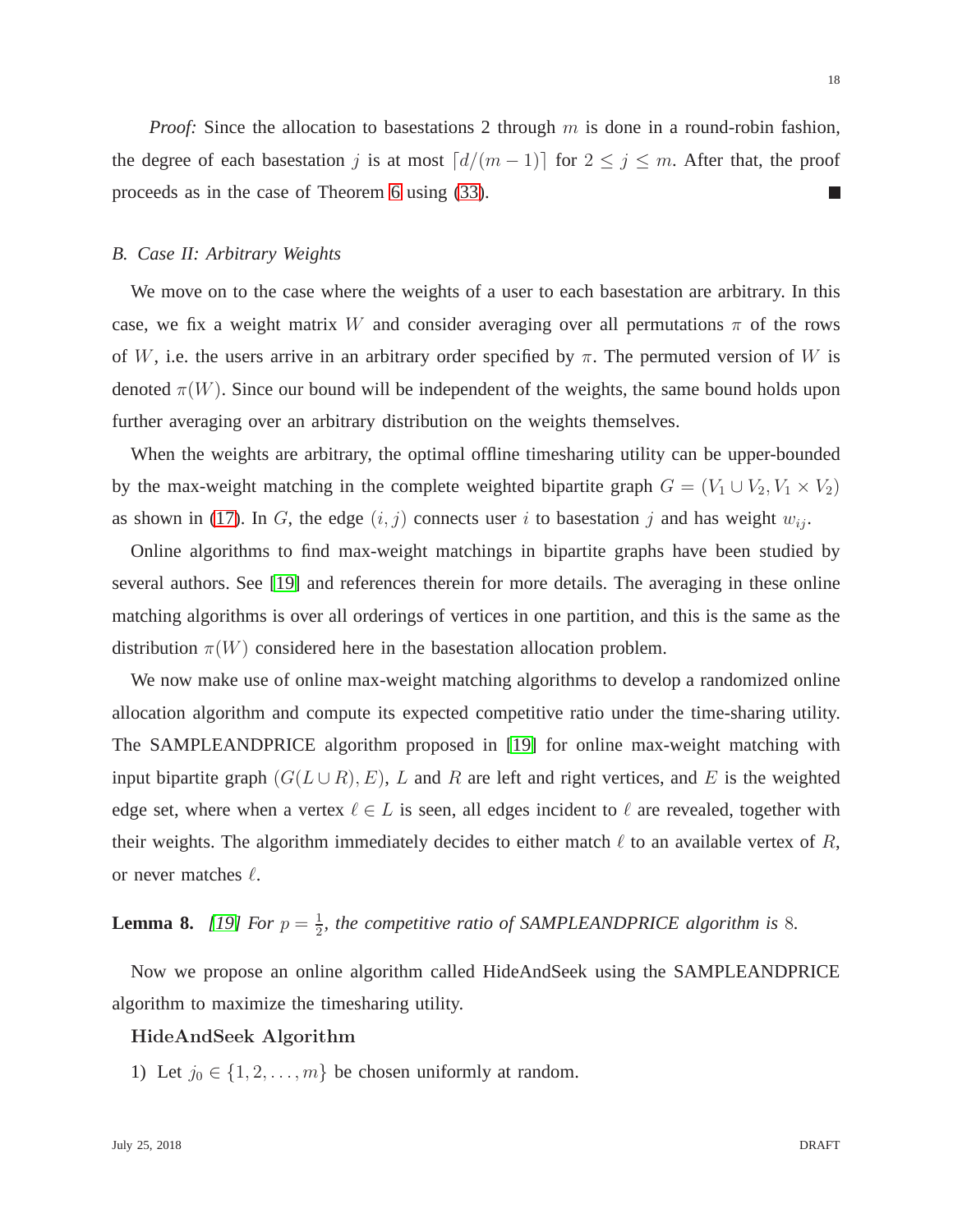#### **SAMPLEANDPRICE** $(G(|L|, R)$

- 1  $k \leftarrow Binomial(|L|, p)$
- 2 Let  $L'$  be the first k vertices of  $L$
- 3  $M_1 \leftarrow$  GREEDY( $G(L' \cup R)$ )
- 4 For each  $r \in R$ :
- 5 Set  $price(r)$  to be the weight of the edge incident to r i  $M_1$
- 6  $M \leftarrow \Phi$
- 7 For each subsequent  $\ell \in L \backslash L'$ , :
- 8 Let  $e = (\ell, r)$  be the highest-weight edge such that  $w(e) \geq price(r)$
- 9 If  $M \cup e$  is a matching, accept e for M

|  | <b>GREEDY</b> $(G(L \cup R, E))$ |
|--|----------------------------------|
|--|----------------------------------|

- 1 Sort edges of E in decreasing order of weight.
- 2 Matching  $M \leftarrow \Phi$
- 3 For each edge  $e \in E$ , in sorted order
- 4 If  $M \cup e$  is a matching
- 5  $M \leftarrow M \cup e$
- 6 Return M
	- 2) Use SAMPLEANDPRICE algorithm  $\mathcal O$  to find the max-weight matching in the graph

$$
G_{-j_0} = (V_1 \cup (V_2 \setminus \{j_0\}), V_1 \times (V_2 \setminus \{j_0\}))
$$
\n(35)

with basestation  $j_0$  deleted from the original graph G. Denote this matching as  $\mathcal{O}(G_{-j_0})$ .

3) Allocate the users in the matching  $\mathcal{O}(G_{-j_0})$  to the  $m-1$  basestations other than  $j_0$ , while all other users are allocated to basestation  $j_0$  itself.

We call this algorithm HideAndSeek since it first randomly hides one basestation and then seeks an online max-weight matching for the rest of the basestations.

**Theorem 9.** With randomized input the HideAndSeek algorithm has competitive ratio  $\lt \frac{m-1}{8m}$  $\frac{n-1}{8m}$ .

*Proof:* Denote the matching that is output by the online max-weight algorithm  $O$  run on a bipartite graph G as  $\mathcal{O}(G)$  and denote its weight by MWM<sub> $\mathcal{O}(G)$ </sub>. Now,

<span id="page-18-0"></span>
$$
E[\text{MWM}_{\mathcal{O}}(G_{-j_0})] \ge \frac{m-1}{m} \text{MWM}_{\mathcal{O}}(G),\tag{36}
$$

since  $\mathcal{O}(G)$  without the edge to basestation  $j_0$  is a possible matching in  $G_{-j_0}$ , and  $j_0$  is chosen uniformly at random. Thus for the HideAndSeek algorithm, the expected utility  $E[T S_{HS}(\pi(W))]$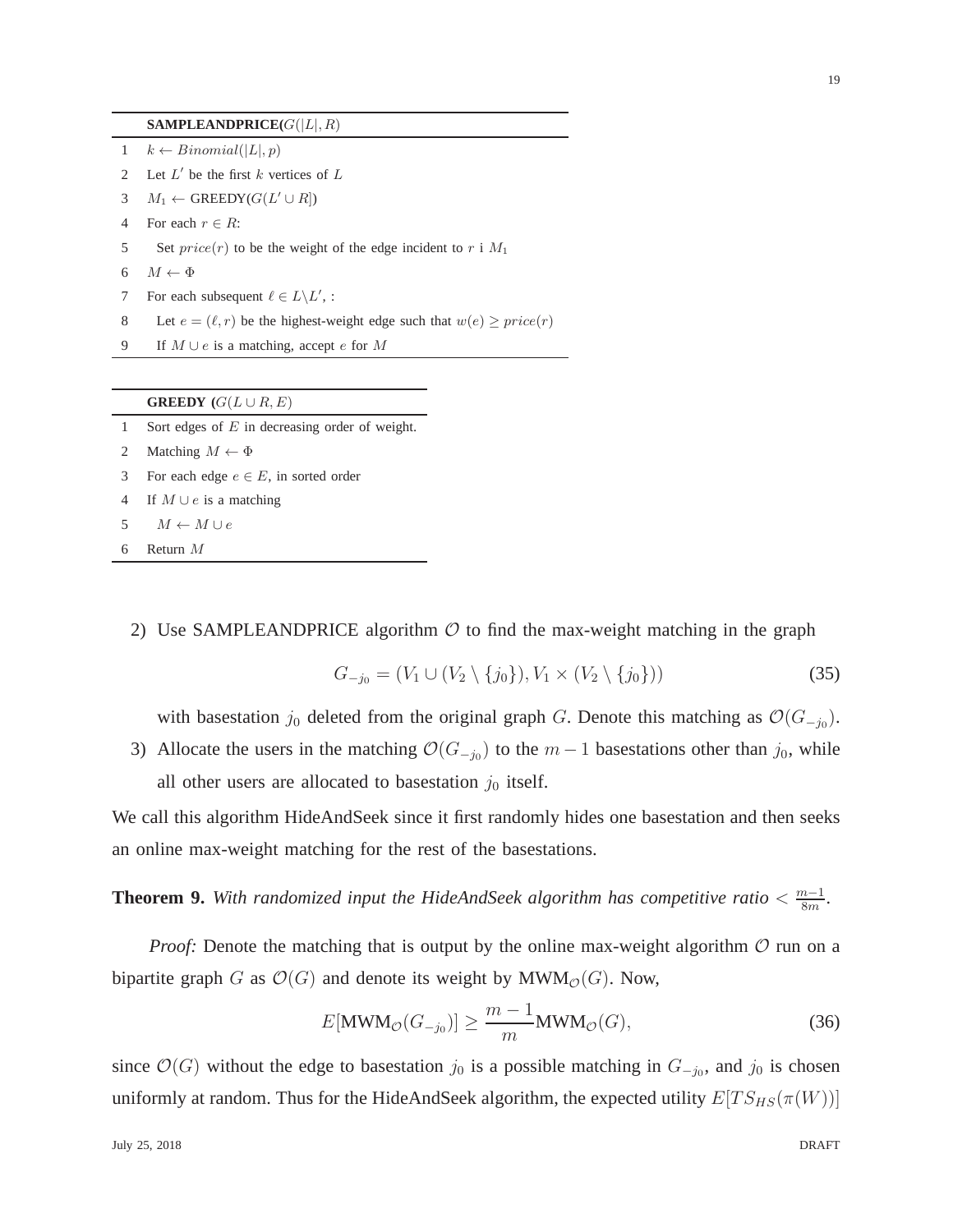20

is lower bounded by  $E[\text{MWM}_{\mathcal{O}}(G_{-j_0})]$ , by not considering the contribution of the users associated with the randomly chosen basestation  $j_0$ . Hence, we have

<span id="page-19-0"></span>
$$
E[TS_{HS}(\pi(W))] \geq E[\text{MWM}_{\mathcal{O}}(G_{-j_0})],
$$
  
\n
$$
\geq \frac{1}{8}E[\text{MWM}_{\mathcal{O}}(G_{-j_0})],
$$
  
\n
$$
\geq \frac{m-1}{8m}\text{MWM}(G),
$$
\n(37)

where  $(a)$  follows since  $\mathcal O$  is the SAMPLEANDPRICE algorithm that is 8-competitive (Lemma [8\)](#page-17-0), while (b) follows from [\(36\)](#page-18-0). Since the optimal offline utility is upper-bounded by  $\text{MWM}(G)$ , the expected average competitive ratio of the algorithm  $A$  is given as

$$
E[\eta_{\text{avg}}(\mathcal{A})] \ge \frac{m-1}{8m}.
$$

*Discussion:* To summarize, in this section we have shown that with the uniformly random user arrival order, online algorithms are a good candidate for practical use since they have constant competitive ratio with the offline algorithm, that provides the *absolute* benchmark to the overall sum-rate performance. The online algorithms presented in this section tend to allocate only few *strong* users to most of the basestations and load one basestation with most of the *weak* users. Even though this is not desirable from a selfish user's perspective, such an allocation maximizes the sum-rate close to what an optimal offline algorithm can, knowing everything in future.

#### <span id="page-19-1"></span>*C. Practical Implications*

Most often in practice, any incoming user is assigned to the basestation for which it has the maximum weight (achievable rate). As we saw in Section [III-C,](#page-9-1) this max-weight association was optimal in the worst case input case, where the competitive ratio grows as the number of users n. In the more reasonable scenario of randomized user arrival order, even for just two basestations, consider a user weight matrix

$$
W = \begin{bmatrix} \beta & \beta^2 & \cdots & \beta^n \\ \sqrt{\beta} & \beta & \cdots & \beta^{n-1} \end{bmatrix},
$$

where each column represents the weight of any user to the two basestations. Now if users arrive in any order (permutations of columns), the max-weight association algorithm's utility will be at the maximum  $\sum_{i}^{n} \beta^{i}/n$ , while the optimal offline algorithm's utility is at least  $\beta^{n}$ .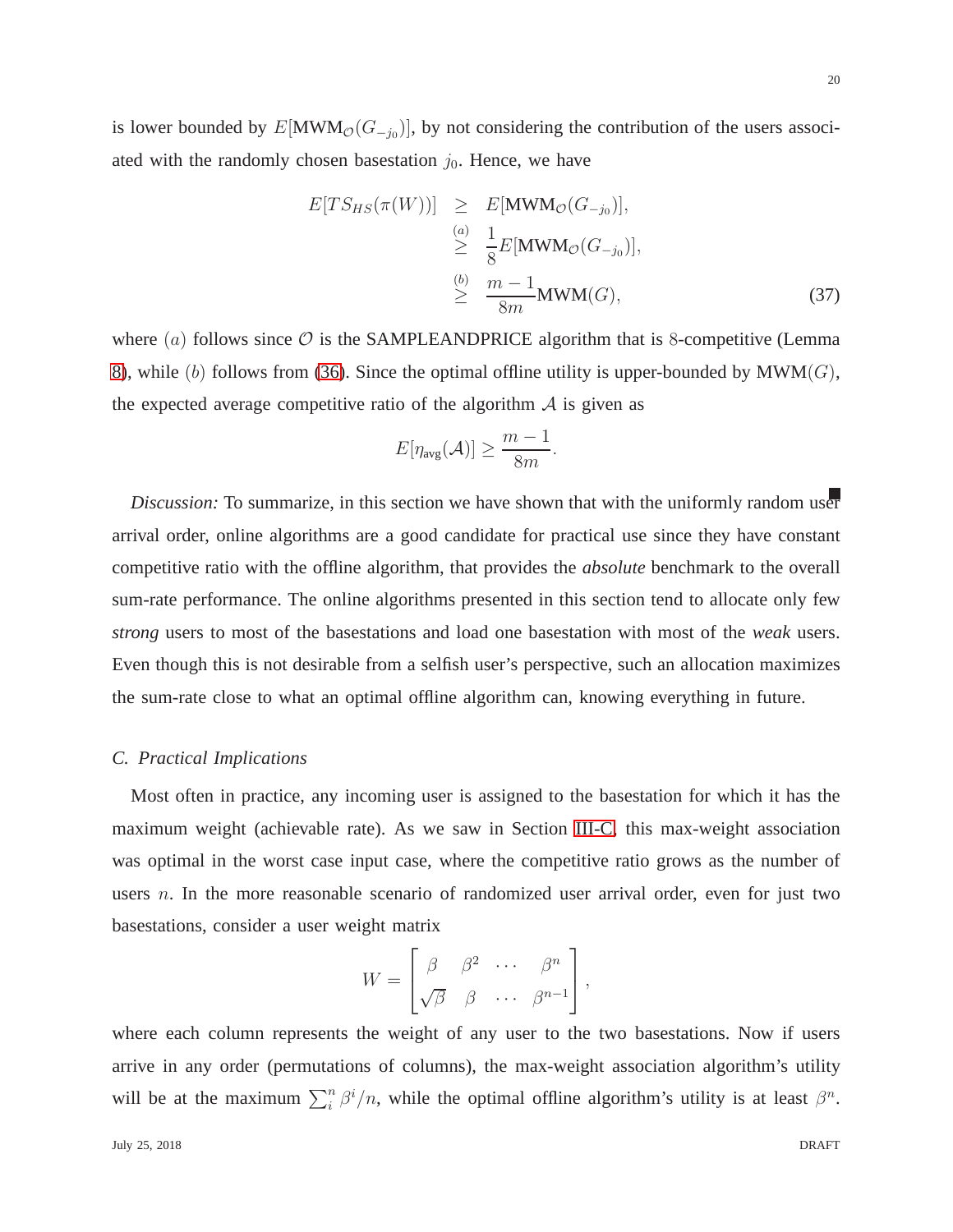Thus, for large  $\beta$  the competitive ratio of the max-weight association is still n, if only the user arrival order is randomized, while the weights of each user are still worst case. As we proved in Section [IV-B,](#page-17-1) however, the competitive ratio of HideAndSeek algorithm is a constant. Thus, the algorithms presented in Section [IV-B](#page-17-1) are far better alternatives to the popular max-weight basestation association.

#### V. REASSIGNMENTS

In previous sections, we have assumed that once a user is allocated to a basestation that allocation is irrevocable. In practice, this is typically the case, since reassignments are costly. However, from the utility point of view there could be a big advantage even if a small number of users are allowed to be reassigned. In this section, we want to identify how much improvement can be obtained in terms of competitive ratio if some users are allowed to be reassigned.

#### *A. Identical basestations*

**Theorem 10.** *If on user i's arrival any one of the previously assigned*  $1, \ldots, i - 1$  *users is allowed to be reassigned, then the competitive ratio is* 1*, i.e. online algorithm performs as good as an optimal offline algorithm, even with adversarial inputs.*

*Proof:* Recall from Section [III-B1](#page-6-2) that the optimal offline algorithm is to allocate top  $m-1$ users to  $m - 1$  basestations with no two sharing a basestation, and the  $n - (m - 1)$  weakest users are allocated to a single basestation. Thus, a simple online algorithm that, on each user arrival, assigns or reassigns the current weakest user (depending on when the current weakest user arrived) to the one basestation designated for the  $n - (m - 1)$  weakest users, achieves the optimal offline utility. L

If suppose rather than allowing any one of the previous users to be reassigned, if only the last arrived user is allowed to be reassigned then we show in the next Theorem that it is equivalent to not having allowed any reassignment and the competitive ratio is  $\approx \frac{n}{m}$  $\frac{n}{m}$ .

**Theorem 11.** *If on user i's arrival only the previously assigned user*  $i - 1$  *is allowed to be reassigned then the competitive ratio is*  $\frac{n}{m}$ *.* 

*Proof:* Recall the case of no reassignments being allowed in Section [III-B3.](#page-8-4) The set of bad weight matrices  $W$  defined in [\(12\)](#page-8-5) continue to be bad, even when only the last arrived user is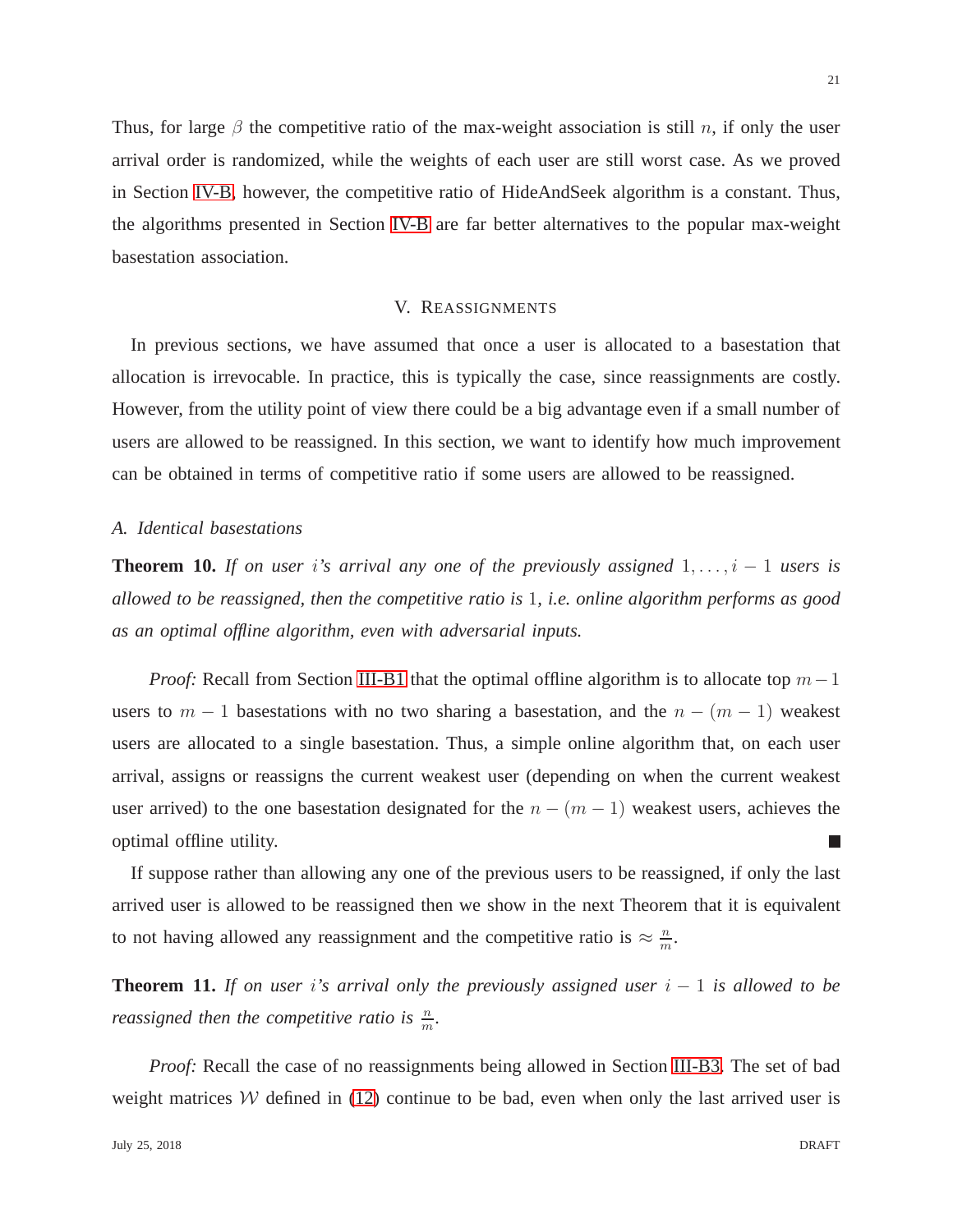allowed to be reassigned, if a 0 is inserted between any two non-zero entries ( $\beta^i$  and  $\beta^{i+1}$  for  $i = 1, \ldots, l$  of the weight matrices. With these modified weight matrices, the result follows immediately. L.

## *B. Unequal Weights*

**Theorem 12.** *With adversarial inputs, if on user* i*'s arrival any one of the previously assigned*  $1, \ldots, i-1$  *users is allowed to be reassigned then the competitive ratio* >  $n/2$ *.* 

*Proof:* For  $m = 2$ , consider two bad inputs:

$$
W_1 = \left[ \begin{array}{cccc} b & \dots & b & a & \dots & a & x \\ a & \dots & a & c & \dots & c & a \\ \vdots & & & & & & \\ \hline n/2 & & & & & \\ \end{array} \right], W_2 = \left[ \begin{array}{cccc} b & \dots & b & a & \dots & a & a \\ a & \dots & a & c & \dots & c & x \\ \vdots & & & & & \\ \hline n/2 & & & & \\ \hline n/2 & & & & \\ \end{array} \right],
$$

where  $a \ll b, a \ll c, b \approx c$ , and  $x \gg b, x \gg c$ . Since, with  $W_1$ , weight of user n to basestation 1,  $x$ , is extremely large compared to all other weights, optimal offline algorithm will assign the first  $n - 1$  users to basestation 2 and allocate only user n to basestation 1, while exactly the opposite happens with  $W_2$ .

An online algorithm, at slot  $n-1$  not knowing whether in the n-th slot the weights are  $(x, a)$ or  $(a, x)$ , would have allocated  $n/2 - 1$  users to at least one of the two basestations. Without loss of generality, let basestation 1 have  $n/2 - 1$  users at the end of slot  $n - 1$ . Then if  $W_1$  is the actual sequence, i.e.  $(x, a)$  is the weight of the  $n<sup>th</sup>$  user, the utility of the online algorithm is at most  $x/(n/2-1)$ .

Thus,  $\eta > \max \left\{ \frac{TS(\mathcal{M}^*_{off}(W_1))}{TS(A(W_1))} \right\}$  $\frac{TS(\mathcal{M}^*_{off}(W_1)}{TS(A(W_1)}, \frac{TS(\mathcal{M}^*_{off}(W_2))}{TS(A(W_2))}$  $\Big\}$ . Since  $TS(\mathcal{M}^*_{off}(W_1) = TS(\mathcal{M}^*_{off}(W_1) \approx x,$  $TS(A(W_2)$ while at least one of  $TS(A(W_1)$  or  $TS(A(W_1)$  is less than  $\frac{x}{n/2-1}$ , hence  $\eta > n/2 - 1$ . П

<span id="page-21-0"></span>**Theorem 13.** *With randomized input, if on user* i*'s arrival any one of the previously assigned*  $1, \ldots, i-1$  *users is allowed to be reassigned then the competitive ratio*  $\lt \frac{m-1}{2m}$  $rac{n-1}{2m}$ .

To prove this Theorem, consider a greedy offline algorithm (called GOA) for solving the offline max-weight matching problem, that greedily adds the heaviest edge possible to the current matching and stops when no further edge can be added. The performance of GOA is easy to quantify as described in the next Lemma.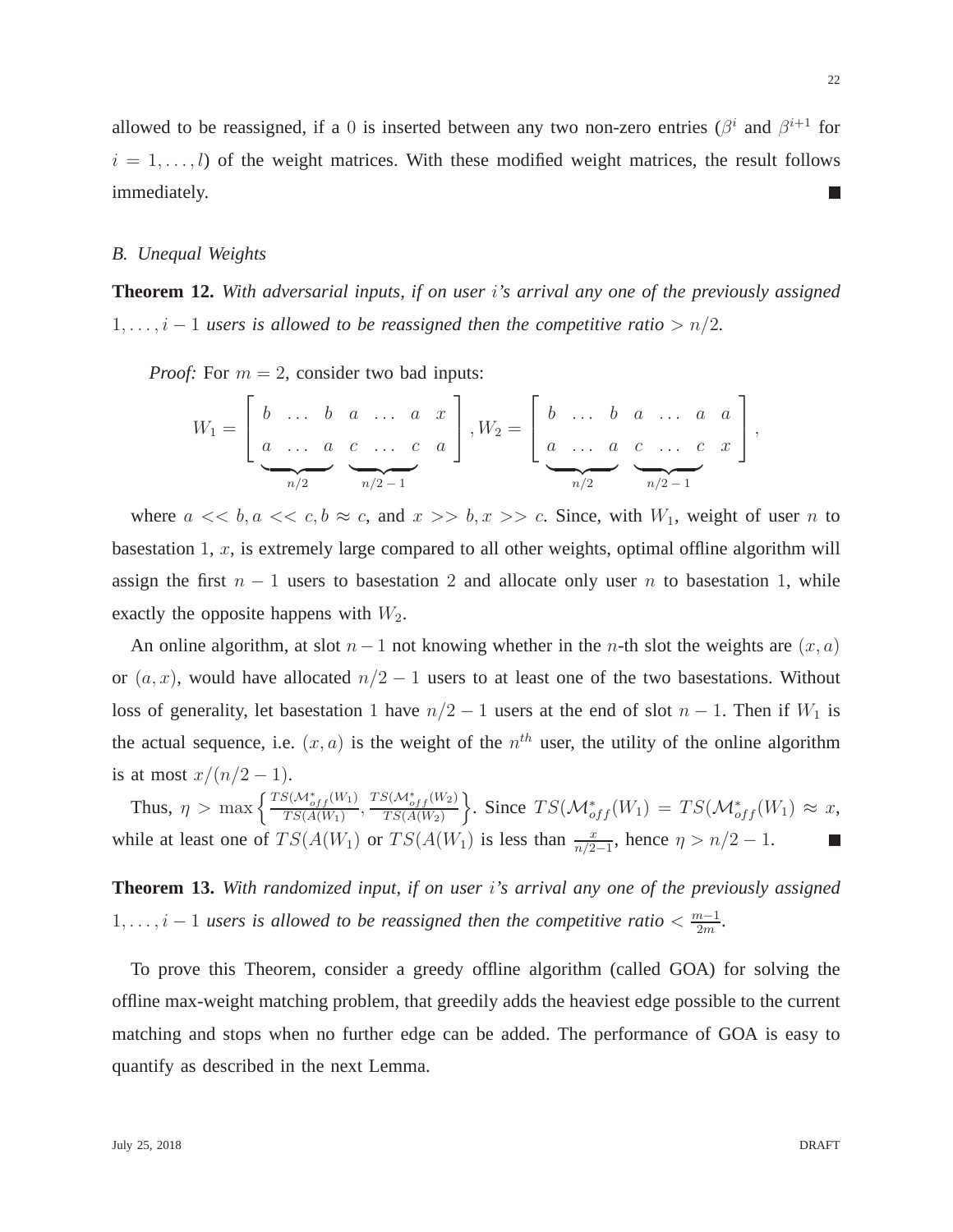#### <span id="page-22-0"></span>**Lemma 14.** *GOA is* 2*-competitive.*

*Proof:* Let  $M^*$  be the optimal matching of graph G and M be the matching obtained using the greedy algorithm. Let  $(u, v)$  be an edge chosen by the greedy algorithm that is not present in  $M^*$ . If  $M^*$  does not contain this edge, then there should have been two other edges between u and some vertex v', and v and some vertex u' in  $M^*$ . Since the greedy algorithm chose  $(u, v)$ ,  $w_{uv} \geq w_{uv'}$  and  $w_{uv} \geq w_{u'v}$ . Thus,  $2w_{uv} \geq w_{uv'} + w_{u'v}$ , and hence  $w_{uv} \geq \frac{w_{uv'} + w_{u'v}}{2}$  $rac{+w_{u'v}}{2}$ . Thus, accounting for all egdes of  $M$  the sum of weights of all edges in  $M$  is at least half the sum of the weights of edges in  $M^*$ . m.

Now we define an online greedy algorithm  $O_r$  for the max-weight matching problem that is allowed to reassign or delete one of the previously assigned edges at each time  $j, j = 1, \ldots, n$ , if required. At time  $j-1$ , let the weights of currently assigned edges to the m basestations of set  $V_2$ be  $O_k^{j-1}$  $k=1,\ldots,m$ . Then at time j, from the set of m newly arrived edges  $w_{j,k}, k=1,\ldots,m$ ,  $O_r$  finds the index k of the heaviest weight  $w_{j,k} > O_k^{j-1}$  and assigns user  $j-1$  to basestation  $k$  by removing the previously assigned user to basestation  $k$  if any.

<span id="page-22-1"></span>**Lemma 15.** *If at time j, any one of the previously assigned edges at time*  $1, \ldots, j-1$  *is allowed to be reassigned or deleted, then the output of*  $O_r$  *is identical to GOA at time j, even though*  $O_r$  *is online.* 

*Proof:* The proof proceeds by induction. It is easy to verify the claim for the base case  $j = 2$ . Assume the hypothesis is true for time j. Let the output of GOA on an offline input from time  $1, \ldots, j$ , and time  $1, \ldots, j + 1$ , be  $G_k^j$  $k, k = 1, ..., m$  and  $G_k^{j+1}$  $k^{j+1}, k = 1, \ldots, m$ , respectively. Note that  $G_k^{j+1}$  $k^{j+1} \neq G_k^j$  $\frac{d}{dx}$  if and only if the weight of at least one edge among the m newly arrived edges  $w_{j+1,k}, k = 1, \ldots, m$ , is more than the corresponding element in  $G_k^j$  $\mathcal{L}_k^j, k = 1, \ldots, m$ . Let the index of the heaviest edge for which  $w_{j+1,k} > G_k^j, k = 1, \ldots, m$  be k'. Then  $G_k^{j+1} =$  $\{G_k^j \cup w_{j+1,k'}\}, k \neq k', k = 1, \ldots, m$ . More importantly note that the same is true for the online algorithm  $O_r$  that deletes the  $k'$  edge at time j of  $O_k^j$  $\frac{d}{dx}$  and adds the heaviest edge from the newly arrived edges at time  $j+1$  to  $O_k^j$  $k \text{ if } w_{j+1,k} > O_k^j \text{, and } O_k^{j+1} = \{O_k^j \cup w_{j+1,k'}\}, k \neq k', k = 1, \ldots, m.$ This proves the claim, since we assumed that  $G_k^j = O_k^j$  $\frac{j}{k}$ .  $\mathbb{R}^3$ 

To prove Theorem [13](#page-21-0) we propose the following algorithm. Consider an algorithm  $R$  that does the following: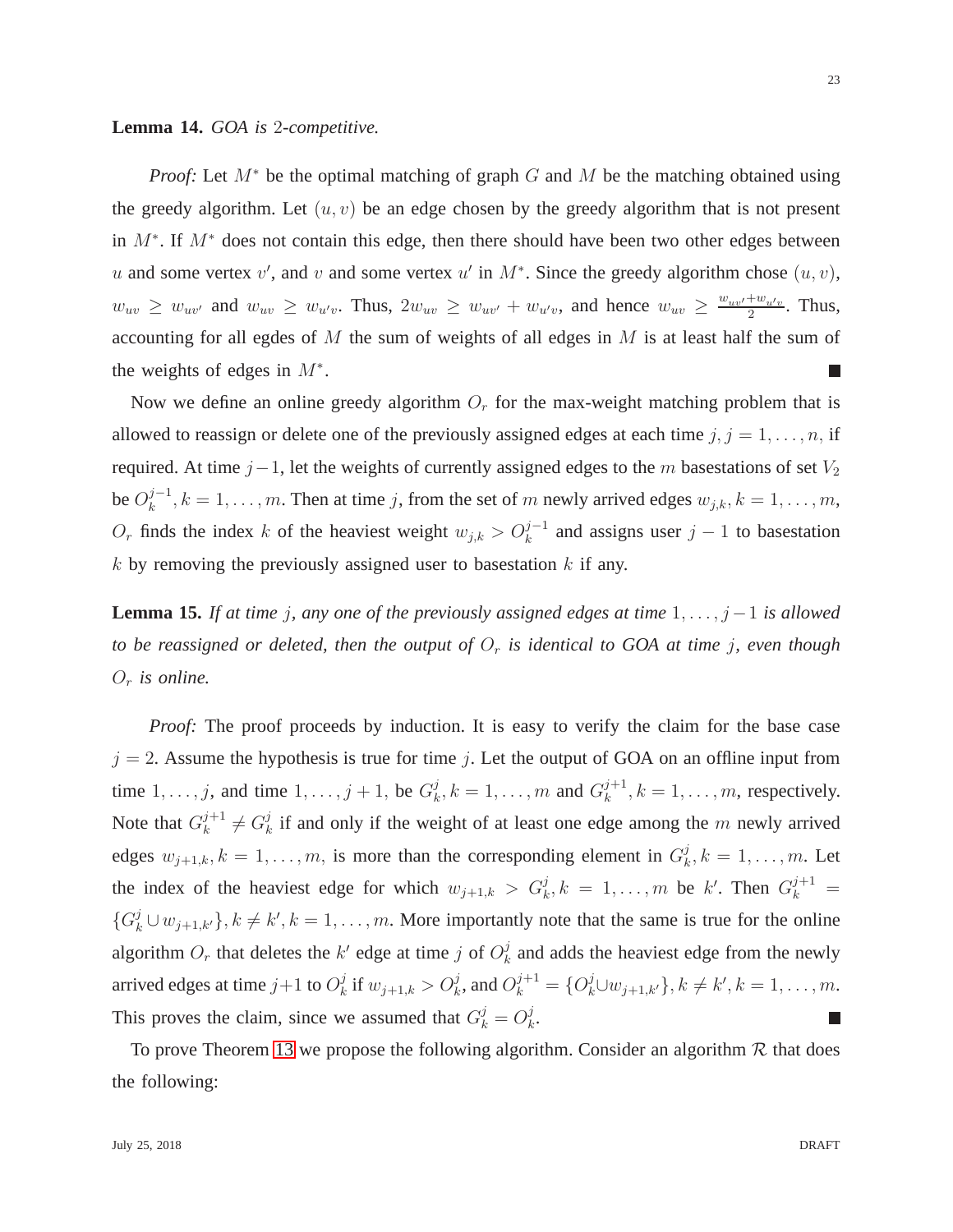- 1) Let  $j_0 \in \{1, 2, \ldots, m\}$  be chosen uniformly at random.
- 2) Use online algorithm  $O_r$  to find the max-weight matching in the graph

$$
G_{-j_0} = (V_1 \cup (V_2 \setminus \{j_0\}), V_1 \times (V_2 \setminus \{j_0\}))
$$
\n(38)

with basestation  $j_0$  deleted from the original graph G. Denote this matching as  $\mathcal{O}(G_{-j_0})$ .

3) Allocate the users in the matching  $\mathcal{O}(G_{-j_0})$  to the  $m-1$  basestations other than  $j_0$ , while all other users are allocated to basestation  $j_0$  itself.

*Proof of Theorem [13:](#page-21-0)* Denote the matching that is output by the online algorithm  $O_r$  run on a bipartite graph G as  $O_r(G)$  and denote its weight by  $\text{MWM}_{O_r}(G)$ . Now,

<span id="page-23-0"></span>
$$
E[\text{MWM}_{O_r}(G_{-j_0})] \ge \frac{m-1}{m} \text{MWM}_{O_r}(G),\tag{39}
$$

since  $\mathcal{O}(G)$  without the edge to basestation  $j_0$  is a possible matching in  $G_{-j_0}$ , and  $j_0$  is chosen uniformly at random. Using [\(39\)](#page-23-0), similar to [\(37\)](#page-19-0), we see that

$$
E[TS_{\mathcal{R}}(\pi(W))] \ge E[\text{MWM}_{O_r}(G_{-j_0})] \ge \frac{1}{2}E[\text{MWM}_{O_r}(G_{-j_0})] \ge \frac{m-1}{2m}\text{MWM}(G),\tag{40}
$$

since  $O_r$  is a 2-competitive algorithm as shown in Lemma [14,](#page-22-0) [15.](#page-22-1) Since the optimal offline utility is upper-bounded by  $\text{MWM}(G)$ , the expected average competitive ratio of the algorithm R is given as  $E[\eta_{\text{avg}}(\mathcal{A})] \ge \frac{m-1}{2m}$  $\frac{n-1}{2m}$ .

*Discussion:* In this section, we quantified the gain in terms of competitive ratio when some users can be reassigned. We showed that competitive ratio can be improved 4 times even if only one user is allowed to be reassigned under the randomized user arrival order scenario, which is significant. Even though reassignments are costly, we showed that there is significant value in doing so.

## VI. SIMULATION RESULTS

We first consider the case of identical basestations and plot the competitive ratio obtained by our k-secretary based algorithm  $A_m(r)$  descibed in Section [IV-A3,](#page-15-0) and compare it with the max-weight algorithm. For the case of identical base stations, max-weight algorithm associates each incoming user to the basestation with the minimum number of associated users. We plot the competitive ratio for different values of  $r$ , the number of test users that are used to determine the threshold for allocation for  $m = 10$  basestations by varying the number of users n in Fig. [1.](#page-24-0)

**T**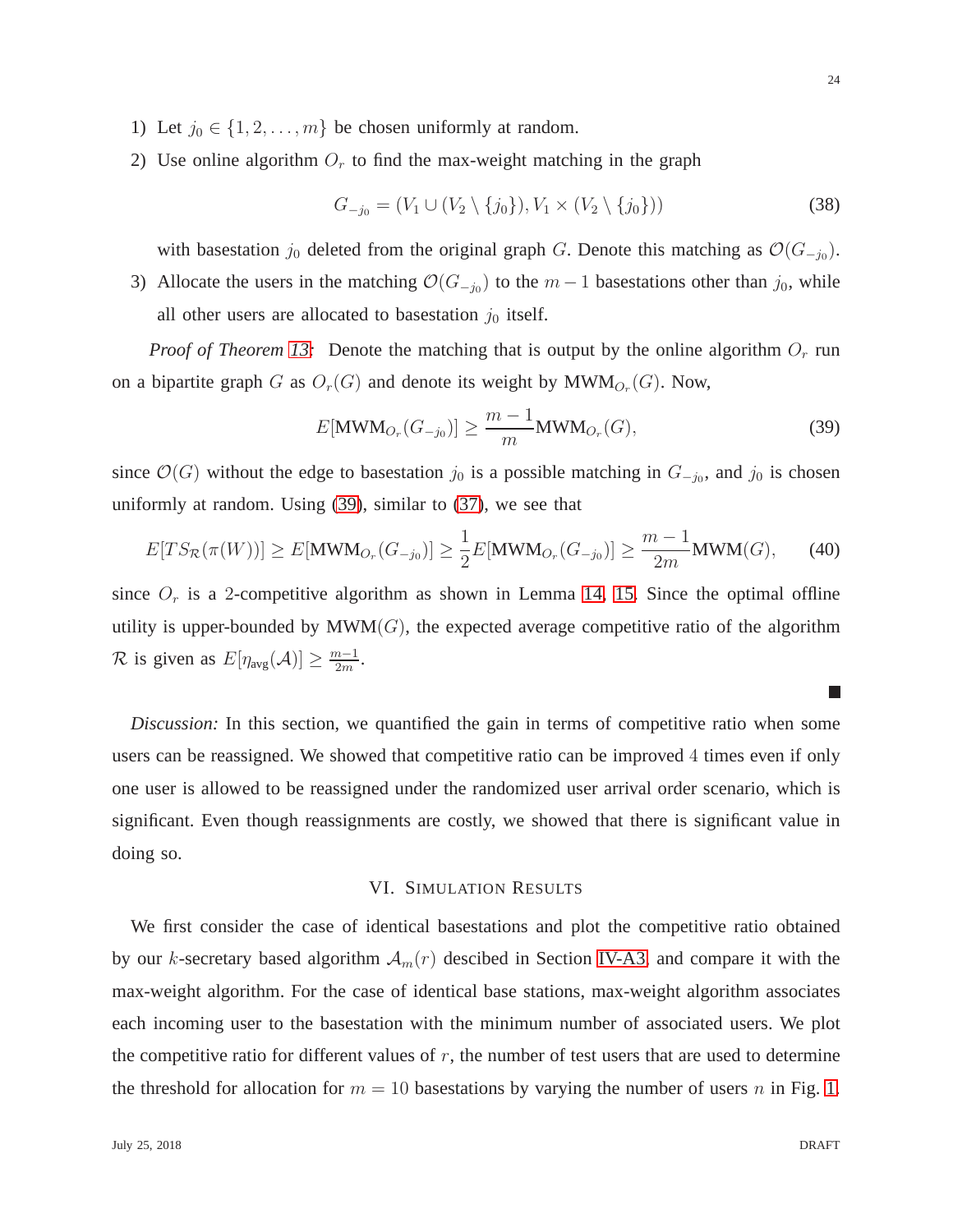

<span id="page-24-0"></span>Fig. 1. Competitive ratio performance of  $k$ -Secretary problem based algorithm.

We plot for both the idealistic scenario of i.i.d. uniform rates between [0, 10], and a correlation model, where mean rate for each user from basestation 1 is 10 and mean rate for each user from any other basestation is 5. We see that the competitive ratio is close to 1 as  $n$  grows large for our algorithm, which is better than the worst case bound of Theorem [7](#page-16-3) for both the cases. The max-weight algorithm has a competitive ratio of around 2 for the i.i.d. uniform rates and competitive ratio of 2.5 for the correlated model.

Next, we consider the arbitrary weights case, and plot the competitive ratio for the HideAnd-Seek algorithm and compare it with the max-weight algorithm in Fig. [2](#page-25-0) for  $m = 10$ . We consider the correlation model defined above, and the i.i.d. uniform rate model between [0, 10]. From Fig. [2,](#page-25-0) we see that even for this simple correlation model, the competitive ratio of HideAndSeek algorithm is five times better than the max-weight algorithm, while in the i.i.d. model we see that competitive ratio of the HideAndSeek algorithm and the max-weight algorithm are similar, and actually max-weight algorithm outperforms the HideAndSeek algorithm by a little bit. As discussed before, the competitive ratio of the max-weight algorithm depends on the number of users  $n$  and base stations  $m$ . For instance, using the example given in Section [IV-C,](#page-19-1) one can actually show that the competitive ratio of max-weight algorithm worsens as  $n$  grows large, while the competitive ratio of the HideAndSeek algorithm is actually better than the worst case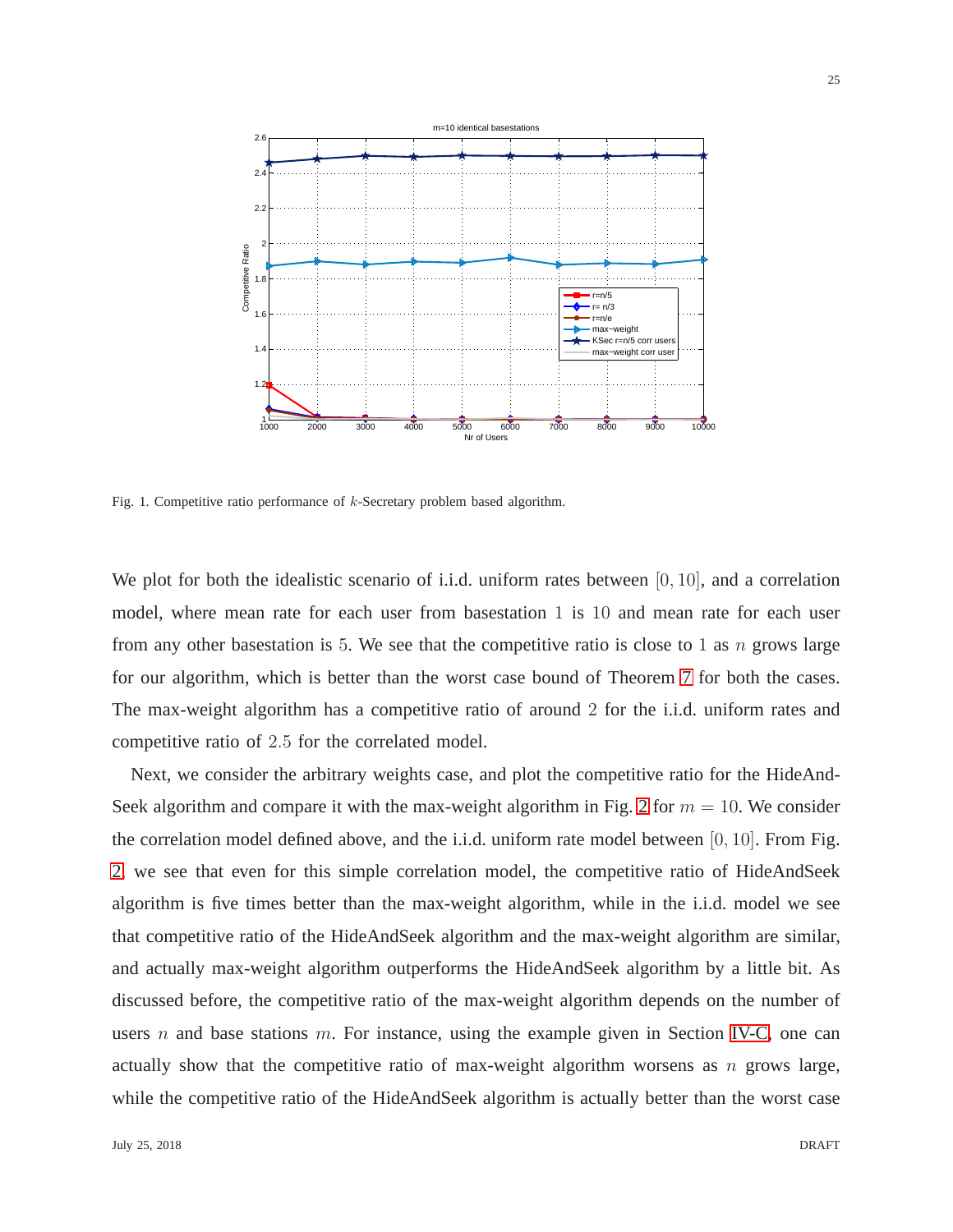

<span id="page-25-0"></span>Fig. 2. Competitive ratio comparison of HideAndSeek and max-weight algorithm with correlated input.



<span id="page-25-1"></span>Fig. 3. Competitive ratio performance of Reassignment Algorithm.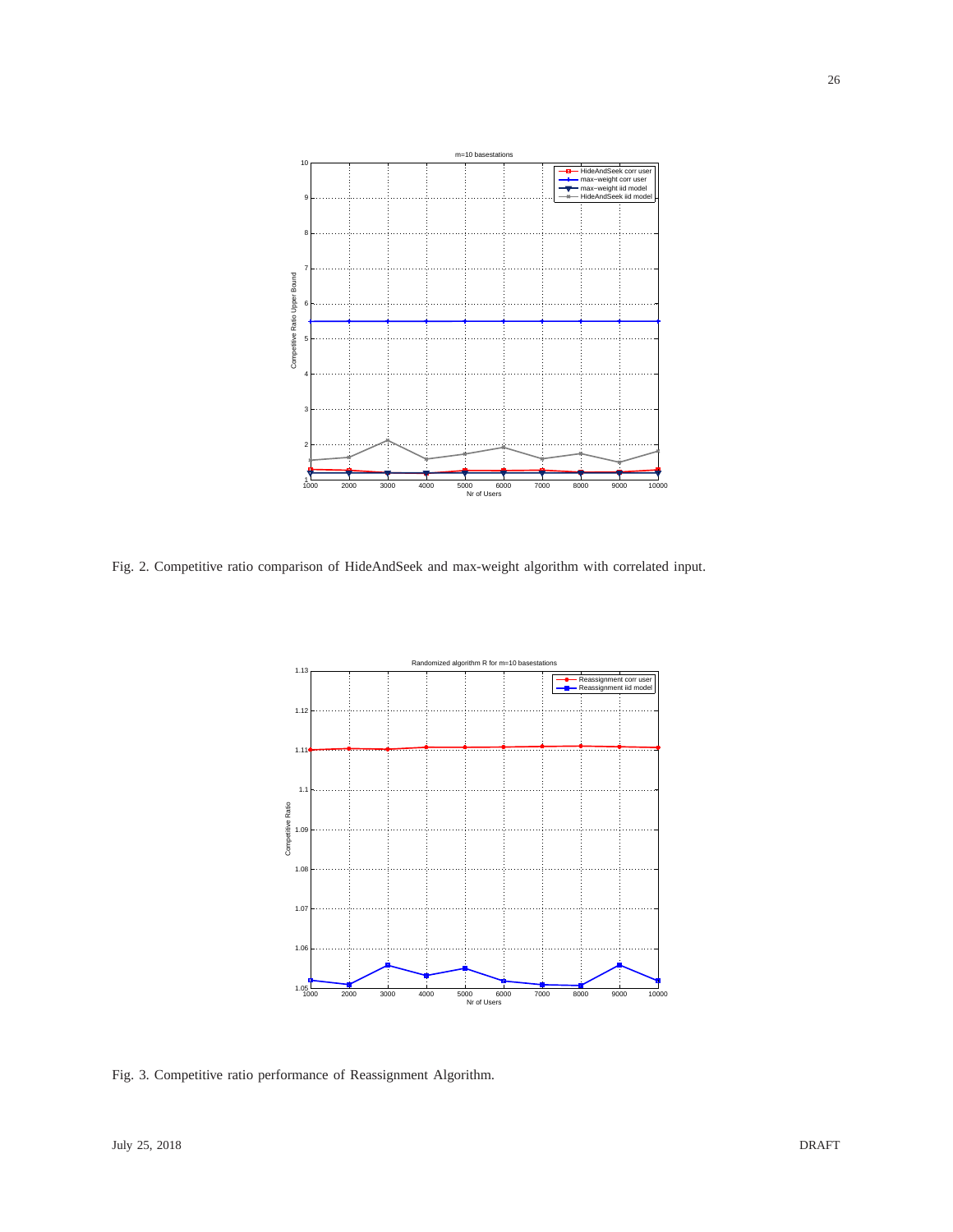bound of 8 we derived. Finally, in Fig. [3,](#page-25-1) we plot the competitive ratio of the reassignment algorithm  $R$ , where at any time one of the previously assigned user can be reassigned, for both the correlation model (described above) and the i.i.d. model for  $m = 10$ . Comparing with Fig. [2,](#page-25-0) we see that the performance of the reassignment algorithm is better than HideAndSeek algorithm for both the cases as expected, but more importantly it is better than the max-weight algorithm for the i.i.d. model as shown in Fig. [2.](#page-25-0)

## VII. CONCLUSIONS

In this paper, we took first steps in understanding the fundamental sum-rate performance of basestation association problem when no assumptions are made about user statistics. We first showed that with the worst case input, the competitive ratio of any online algorithm grows linearly with the number of users and hence is too pessimistic. Then, we restricted ourselves to the more realistic case of random user arrival order and then derived online algorithms with constant competitive ratio. This is a significant result since the online algorithm only pays a constant penalty with respect to the offline algorithm that are provided with all the user information in advance. More importantly, we showed that the often used max-weight basestation allocation is very bad in terms of competitive ratio and the algorithms proposed in this paper provide a better alternative.

The next logical step of this work is to include the functionality of allowing users to exit and not confining the system to a fixed time duration. The queuing theoretic model is the most natural for this purpose, where at each time some users arrive and their achievable rates are revealed upon arrival. Each user exits the system once its service is done, and the problem is to assign each user to one basestation to maximize the long term sum-rate of the system. This is part of on-going work.

## <span id="page-26-0"></span>APPENDIX A

## ASYMPTOTIC ESTIMATION FOR  $\text{PR}(S_n = d)$  IN [\(31\)](#page-16-0)

We begin with the equation

<span id="page-26-1"></span>
$$
\Pr(S_n = d) = \sum_{\substack{r+1 \le i_1 < i_2 < \\ \dots < i_d \le n}} \left( \prod_{i \in \{i_1, i_2, \dots, i_d\}} \frac{m-1}{i} \right) \left( \prod_{\substack{r+1 \le i \le n \\ i \notin \{i_1, i_2, \dots, i_d\}}} 1 - \frac{m-1}{i} \right). \tag{41}
$$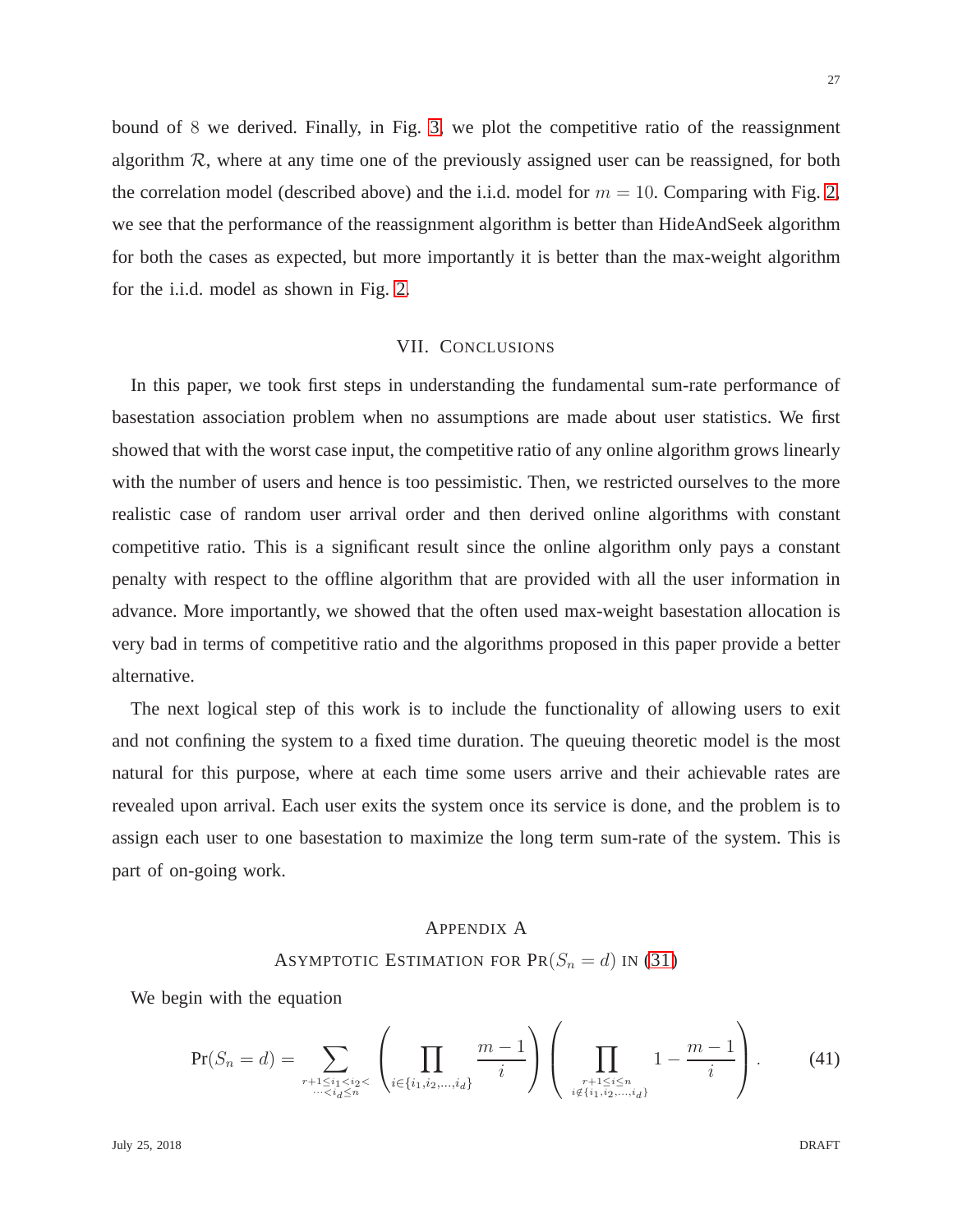<span id="page-27-0"></span>
$$
\prod_{i \in \{i_1, i_2, \dots, i_d\}} \frac{m-1}{i} \prod_{\substack{r+1 \le i \le n \\ i \notin \{i_1, i_2, \dots, i_d\}}} 1 - \frac{m-1}{i} = (m-1)^d \prod_{\substack{r+1 \le i \le n \\ r+1 \le i \le n \\ i \notin \{i_1, i_2, \dots, i_d\}}} \frac{1}{i} \prod_{\substack{r+1 \le i \le n \\ i \notin \{i_1, i_2, \dots, i_d\}}} (i-m+1). \tag{42}
$$

Multiplying and dividing the RHS of [\(42\)](#page-27-0) by  $\prod_{r+1 \leq i \leq n} (i-m+1)$  and canceling common terms, we further get

<span id="page-27-1"></span>
$$
\prod_{i \in \{i_1, i_2, \dots, i_d\}} \frac{m-1}{i} \prod_{\substack{r+1 \le i \le n \\ i \notin \{i_1, i_2, \dots, i_d\}}} 1 - \frac{m-1}{i} = (m-1)^d \frac{r(r-1)\cdots(r-m+2)}{n(n-1)\cdots(n-m+2)} \prod_{i \in \{i_1, i_2, \dots, i_d\}} \frac{1}{i - (m-1)}.
$$
\n(43)

Using  $(43)$  in  $(41)$ , we get

Each term in the summation above can be simplified as

<span id="page-27-2"></span>
$$
\Pr(S_n = d) = \frac{r(r-1)\cdots(r-m+2)}{n(n-1)\cdots(n-m+2)}(m-1)^d \sum_{\substack{r+1 \le i_1 < i_2 < \\ \dots < i_d \le n}} \left(\prod_{i \in \{i_1, i_2, \dots, i_d\}} \frac{1}{i - (m-1)}\right). \tag{44}
$$

Letting  $A_d(t,n) = \sum_{t+1 \leq i_1 < i_2 < \dots < i_d \leq n}$  $\begin{pmatrix} 1 \end{pmatrix}$  $i_1i_2\cdots i_d$ ), we see that the summation in  $(44)$  can be written as  $A_d(r - (m-1), n - (m-1)).$ 

## **Proposition 16.**

<span id="page-27-3"></span>
$$
A_d(t,n) = \frac{1}{d!} \left( \log \frac{n}{t} \right)^d \pm O\left(\frac{\left(\log \frac{n}{t}\right)^{d-1}}{t}\right).
$$
\n(45)

*Proof:* The proof is by induction on d. The base case is  $d = 1$ , which was shown in the proof of Proposition [5.](#page-13-0) By induction hyptothesis, suppose that [\(45\)](#page-27-3) is true for  $d-1$  for some  $d \geq 2$ . We have that

<span id="page-27-4"></span>
$$
A_d(n,t) = \sum_{i_1=t+1}^{n-d+1} \frac{1}{i_1} A_{d-1}(i_1,n), \tag{46}
$$

$$
= \sum_{i_1=t+1}^{n-d+1} \frac{1}{i_1} \left[ \frac{1}{(d-1)!} \left( \log \frac{n}{i_1} \right)^{d-1} \pm O\left( \frac{\left( \log \frac{n}{i_1} \right)^{d-2}}{i_1} \right) \right],
$$
 (47)

$$
= \frac{1}{(d-1)!} \sum_{i_1=t+1}^{n-d+1} \frac{1}{i_1} \left( \log \frac{n}{i_1} \right)^{d-1} \pm \sum_{i_1=t+1}^{n-d+1} O\left(\frac{\left(\log \frac{n}{i_1}\right)^{d-2}}{i_1^2}\right),\tag{48}
$$

where the induction hyptothesis is used in the first step. The first term in [\(48\)](#page-27-4) can be approximated by the integral

<span id="page-27-5"></span>
$$
I = \int_{x=i_1}^{n-d+2} \frac{1}{x} \left( \log \frac{n}{x} \right)^{d-1} dx,
$$
 (49)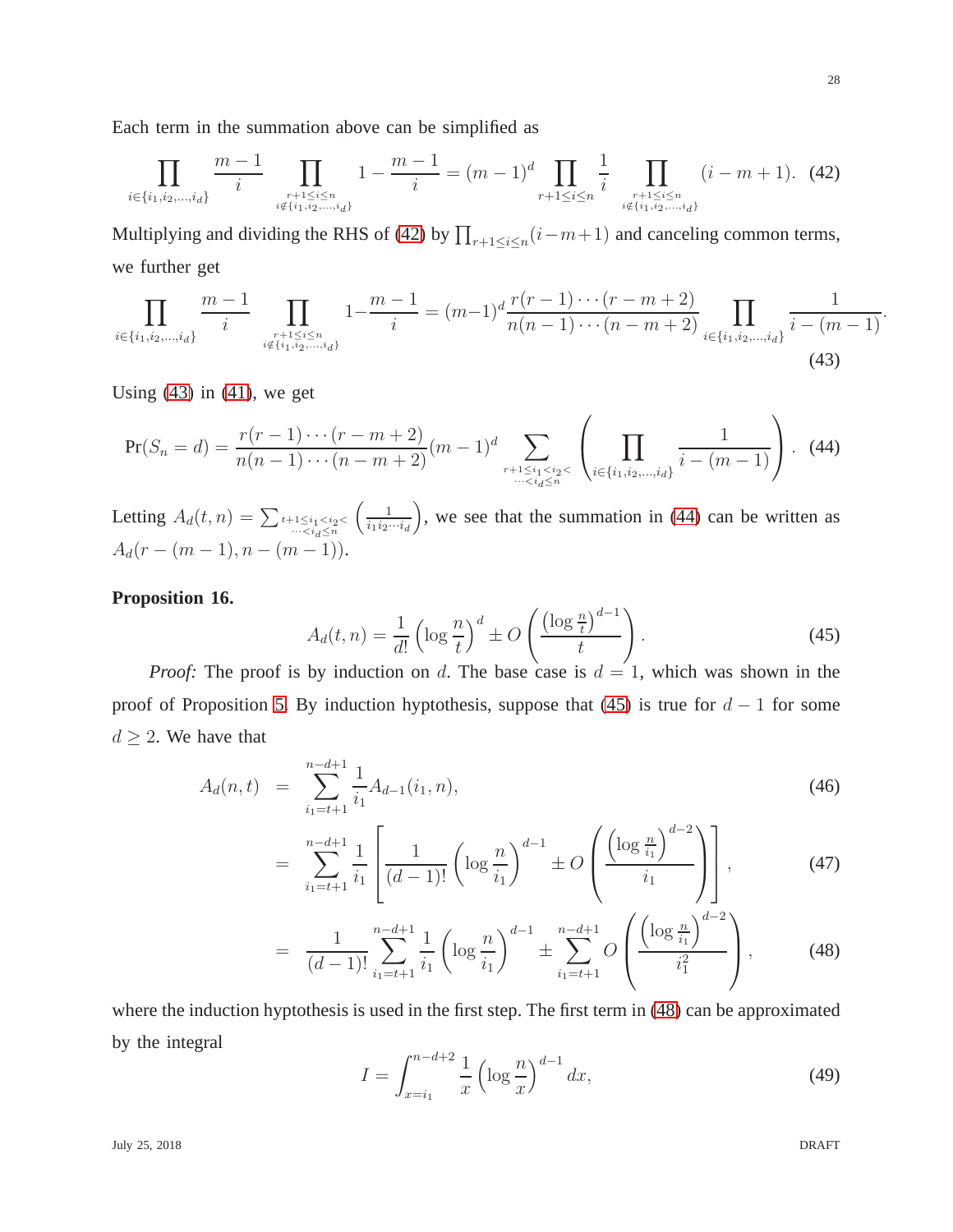with the error bounded as

<span id="page-28-1"></span>
$$
\left| \sum_{i_1=t+1}^{n-d+1} \frac{1}{i_1} \left( \log \frac{n}{i_1} \right)^{d-1} - I \right| \le \sum_{i_1=t+1}^{n-d+1} \left| \frac{1}{i_1} \left( \log \frac{n}{i_1} \right)^{d-1} - \frac{1}{i_1+1} \left( \log \frac{n}{i_1+1} \right)^{d-1} \right|, \tag{50}
$$

$$
\leq \sum_{i_1=t+1}^{n-d+1} \left| \frac{1}{i_1} \left( \log \frac{n}{i_1} \right)^{d-1} - \frac{1}{i_1+1} \left( \log \frac{n}{i_1} \right)^{d-1} \right|, \tag{51}
$$

$$
= \sum_{i_1=t+1}^{n-d+1} \frac{\left(\log \frac{n}{i_1}\right)^{d-1}}{i_1(i_1+1)},\tag{52}
$$

$$
= O\left(\frac{\left(\log\frac{n}{t}\right)^{d-1}}{t}\right),\tag{53}
$$

where the last step follows by taking the maximum term in [\(52\)](#page-28-1) and multiplying by the number of terms. The second term in [\(48\)](#page-27-4) also has the same order behavior as [\(52\)](#page-28-1), which can, once again, be verified by taking the maximum term and multiplying by the number of terms. Now, the integral in [\(49\)](#page-27-5) simplifies as

<span id="page-28-2"></span>
$$
I = -\int_{x=i_1}^{n-d+2} \left( \log \frac{n}{x} \right)^{d-1} d\left( \log \frac{n}{x} \right),\tag{54}
$$

$$
= \frac{1}{d} \left( \log \frac{n}{i_1} \right)^{d-1} - \frac{1}{d} \left( \log \frac{n}{n-d+2} \right). \tag{55}
$$

Using [\(55\)](#page-28-2) and [\(53\)](#page-28-1) in [\(48\)](#page-27-4), the proposition is proved.

Using Proposition [16](#page-27-3) in [\(44\)](#page-27-2), we get

$$
\Pr(S_n = d) = \frac{r(r-1)\cdots(r-m+2)}{n(n-1)\cdots(n-m+2)}(m-1)^d A_d(r-m+1, n-m+1), \tag{56}
$$

$$
\rightarrow \frac{r^{m-1}}{n^{m-1}}(m-1)^d \frac{1}{d!} \left(\log \frac{n}{t}\right)^d,\tag{57}
$$

$$
= \left(\frac{r}{n}\right)^{m-1} \frac{1}{d!} \left((m-1)\log_e \frac{n}{r}\right)^d,\tag{58}
$$

(59)

 $\Box$ 

where we have used the assumptions that  $m = o(n)$  and r grows linearly with n.

## **REFERENCES**

- <span id="page-28-0"></span>[1] S. Das, H. Viswanathan, and G. Rittenhouse, "Dynamic load balancing through coordinated scheduling in packet data systems," in *IEEE INFOCOM*, vol. 1, 2003, pp. 786–796.
- [2] N. Chen and S. Jordan, "Throughput in processor-sharing queues," *IEEE Trans. Autom. Control*, vol. 52, no. 2, pp. 299–305, 2007.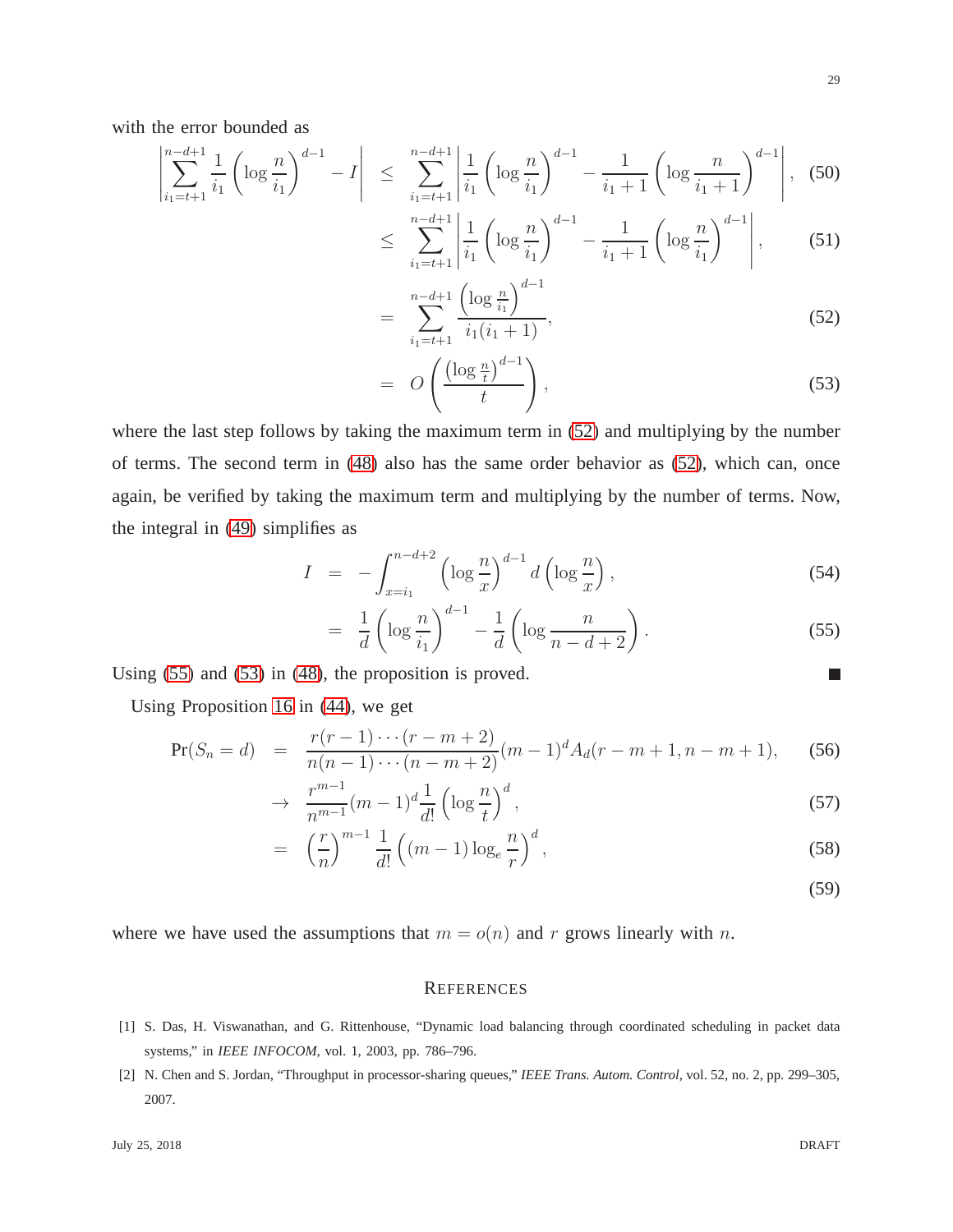- [3] K. Son, S. Chong, and G. De Veciana, "Dynamic association for load balancing and interference avoidance in multi-cell networks," *IEEE Trans. Wireless Commun.*, vol. 8, no. 7, pp. 3566–3576, 2009.
- <span id="page-29-0"></span>[4] E. Altman, U. Ayesta, and B. J. Prabhu, "Load balancing in processor sharing systems," *Telecommunication Systems*, vol. 47, no. 1-2, pp. 35–48, 2011.
- <span id="page-29-1"></span>[5] H. Kim, G. De Veciana, X. Yang, and M. Venkatachalam, "Distributed α-optimal user association and cell load balancing in wireless networks," *IEEE/ACM Trans. Netw.*, vol. 20, no. 1, pp. 177–190, 2012.
- <span id="page-29-2"></span>[6] Y. Bejerano and H. Seung-Jae, "Cell breathing techniques for load balancing in wireless lans," *IEEE Trans. Mobile Comput.*, vol. 8, no. 6, pp. 735–749, 2009.
- <span id="page-29-3"></span>[7] X. Wu, B. Mukherjee, and S.-H. Chan, "MACA-an efficient channel allocation scheme in cellular networks," in *IEEE Global Telecommunications Conference, 2000. GLOBECOM'00.*, vol. 3, 2000, pp. 1385–1389.
- <span id="page-29-4"></span>[8] Y. Bejerano, S.-J. Han, and L. E. Li, "Fairness and load balancing in wireless lans using association control," in *Proceedings of the 10th ACM Annual International Conference on Mobile Computing and Networking*, 2004, pp. 315–329.
- <span id="page-29-5"></span>[9] J. Huang, V. G. Subramanian, R. Agrawal, and R. A. Berry, "Downlink scheduling and resource allocation for OFDM systems," *IEEE Trans. Wireless Commun.*, vol. 8, no. 1, pp. 288–296, 2009.
- <span id="page-29-6"></span>[10] J. Huang, V. G. Subramanian, R. Agrawal, and R. Berry, "Joint scheduling and resource allocation in uplink OFDM systems for broadband wireless access networks," *IEEE J. Sel. Areas Commun.*, vol. 27, no. 2, pp. 226–234, 2009.
- [11] D. Kivanc and H. Liu, "Subcarrier allocation and power control for OFDMA," in *Conference Record of the Thirty-Fourth Asilomar Conference on Signals, Systems and Computers, 2000.*, vol. 1, 2000, pp. 147–151.
- <span id="page-29-7"></span>[12] K. Kim, Y. Han, and S.-L. Kim, "Joint subcarrier and power allocation in uplink OFDMA systems," *IEEE Commun. Lett.*, vol. 9, no. 6, pp. 526–528, 2005.
- <span id="page-29-8"></span>[13] J. Acharya and R. D. Yates, "Dynamic spectrum allocation for uplink users with heterogeneous utilities," *IEEE Trans. Wireless Commun.*, vol. 8, no. 3, pp. 1405–1413, 2009.
- <span id="page-29-9"></span>[14] A. Ganesh, S. Lilienthal, D. Manjunath, A. Proutiere, and F. Simatos, "Load balancing via random local search in closed and open systems," in *ACM SIGMETRICS Performance Evaluation Review*, vol. 38, no. 1, 2010, pp. 287–298.
- <span id="page-29-10"></span>[15] A. Borodin and R. El-Yaniv, *Online Computation and Competitive Analysis*. Cambridge University Press, 1998.
- <span id="page-29-11"></span>[16] Y. Azar, "On-line load balancing," in *Online Algorithms*. Springer, 1998, pp. 178–195.
- <span id="page-29-12"></span>[17] S. Moharir, S. Sanghavi, and S. Shakkottai, "Online load balancing under graph constraints," in *Proceedings of the ACM SIGMETRICS/International Conference on Measurement and Modeling of Computer Systems*, 2013, pp. 363–364.
- <span id="page-29-13"></span>[18] R. M. Karp, U. V. Vazirani, and V. V. Vazirani, "An optimal algorithm for on-line bipartite matching," in *Proceedings of the Twenty-Second Annual ACM Symposium on Theory of Computing*, 1990, pp. 352–358.
- [19] N. Korula and M. P´al, "Algorithms for secretary problems on graphs and hypergraphs," in *Proceedings of the 36th Internatilonal Collogquium on Automata, Languages and Programming: Part II*, ser. ICALP '09. Berlin, Heidelberg: Springer-Verlag, 2009, pp. 508–520.
- <span id="page-29-14"></span>[20] R. Kleinberg, "A multiple-choice secretary algorithm with applications to online auctions," in *Proceedings of the sixteenth annual ACM-SIAM symposium on Discrete algorithms*. Society for Industrial and Applied Mathematics, 2005, pp. 630– 631.
- <span id="page-29-16"></span><span id="page-29-15"></span>[21] M. Babaioff, N. Immorlica, D. Kempe, and R. Kleinberg, "A knapsack secretary problem with applications," *Approximation, Randomization, and Combinatorial Optimization. Algorithms and Techniques*, pp. 16–28, 2007.
- [22] G. L. Nemhauser, L. A. Wolsey, and M. L. Fisher, "An analysis of approximations for maximizing